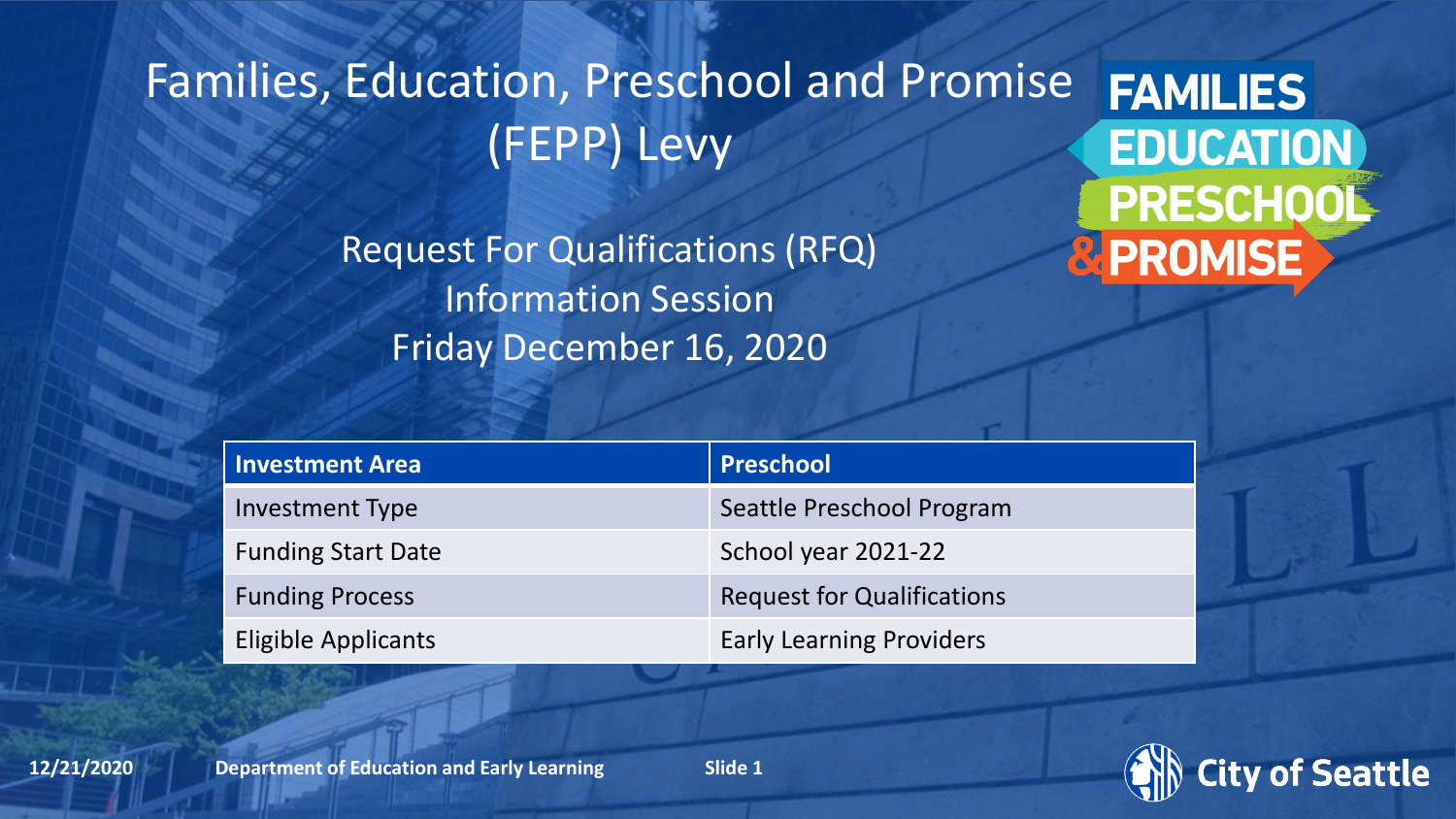# **Information Session Agenda**

- FEPP Levy Overview
	- SPP Investment and Program Overview
- RFQ Key Information
	- Overview & Process
	- Timeline
	- Application Requirements
	- Next Steps & Resources
- Questions

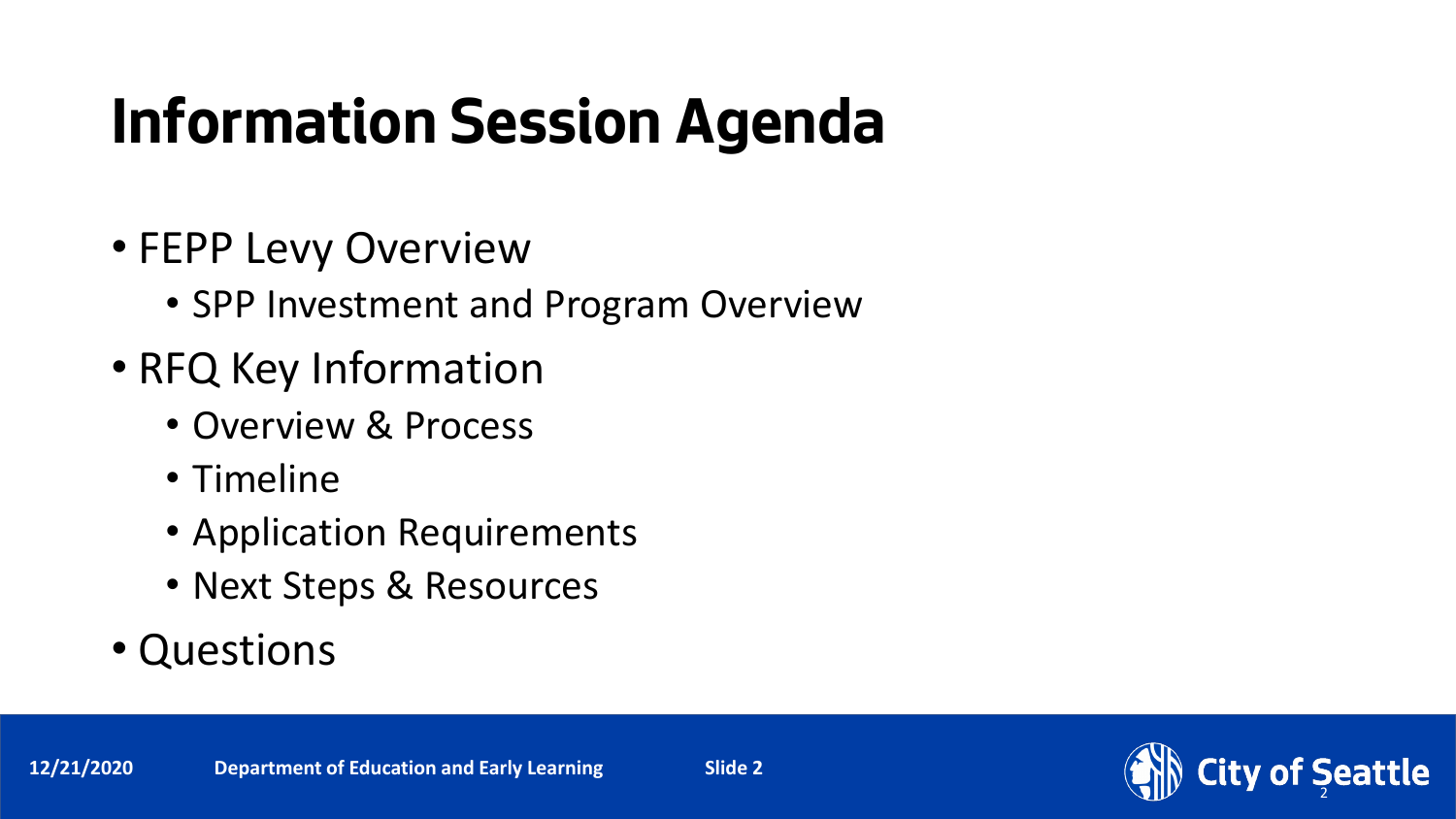## **FEPP Levy Investments**



- The FEPP Levy will invest **preschool to post-secondary**, increasing access to and utilization of programs and services for **historically-underserved students**.
- The FEPP Levy funds three core strategies:
	- 1. Equitable Educational Opportunities
	- 2. High-Quality Learning Environments
	- 3. Student and Family Supports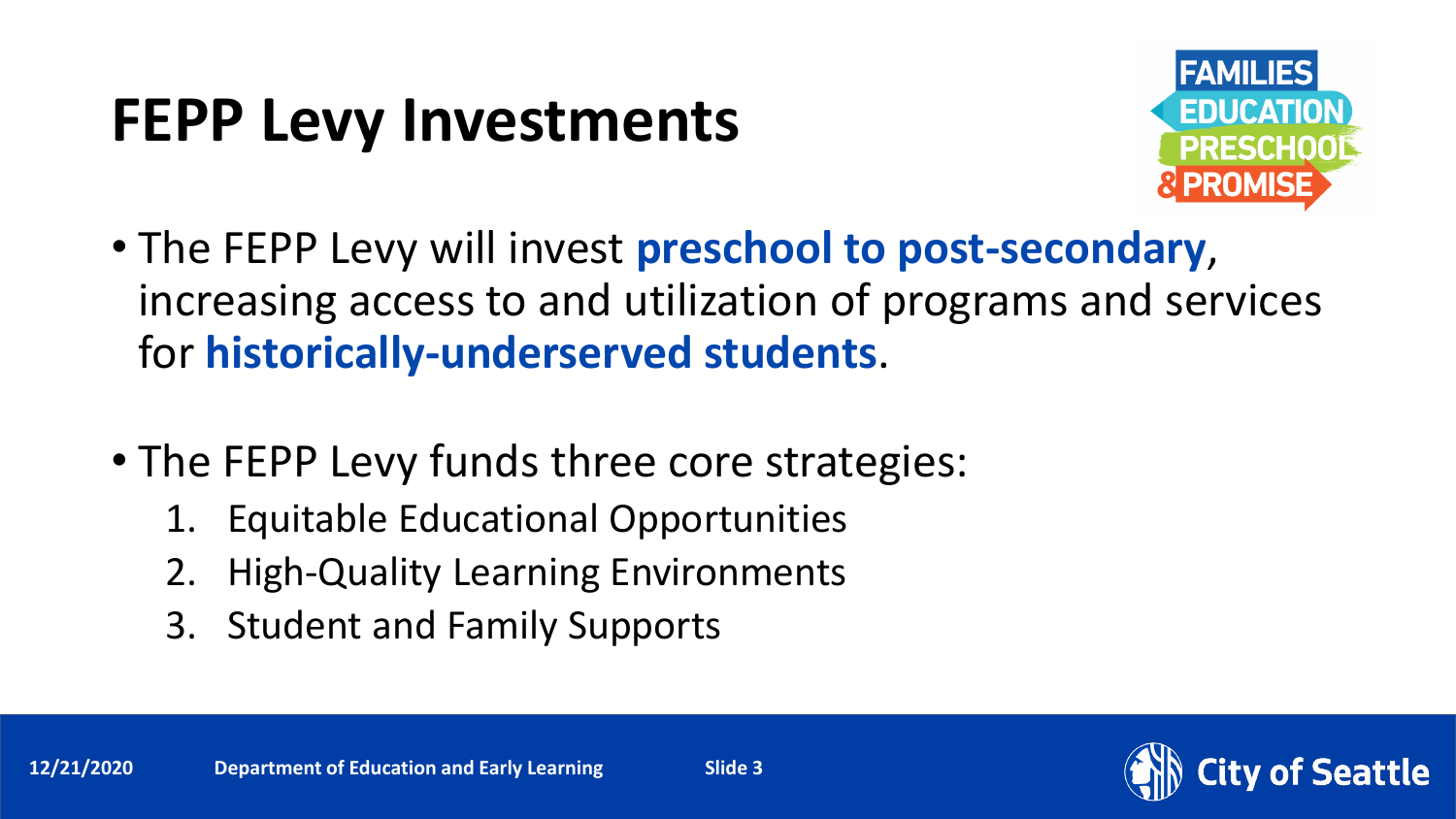## **Overall Goal & Outcome**

*Closing gaps, leading with race*



Partner with families and communities to achieve educational equity, close opportunity gaps, and build a better economic future for Seattle students

### **Goal Outcome**

African American/Black, Hispanic/Latino, Native American, Pacific Islander, underserved Asian populations, other students of color, refugee and immigrant, homeless, English Language learners, and LGBTQ students achieve academically across the preschool to post-secondary continuum

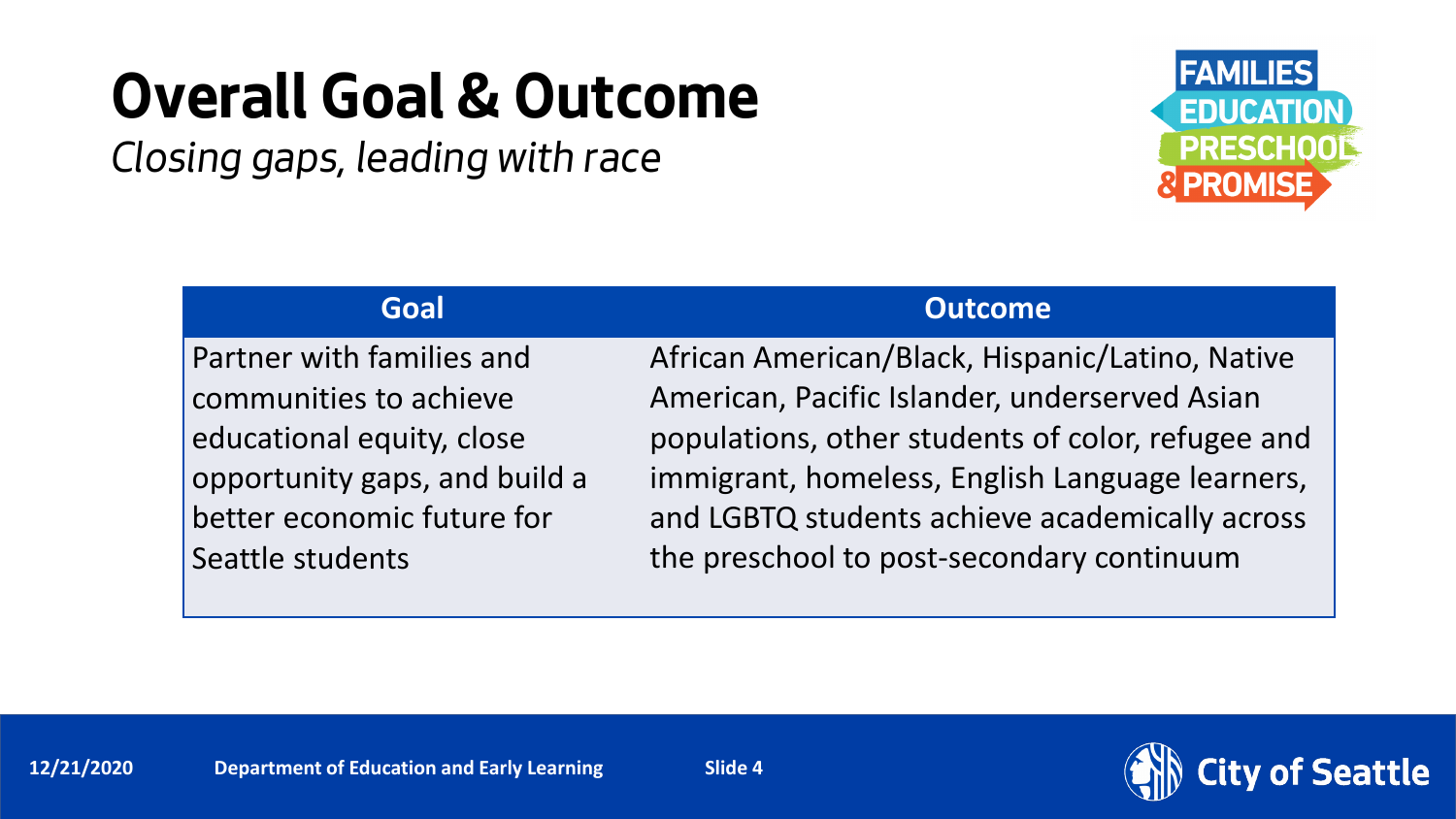## **2018 FEPP Levy Investment Areas**



**12/21/2020** Department of Education and Early Learning Slide 5

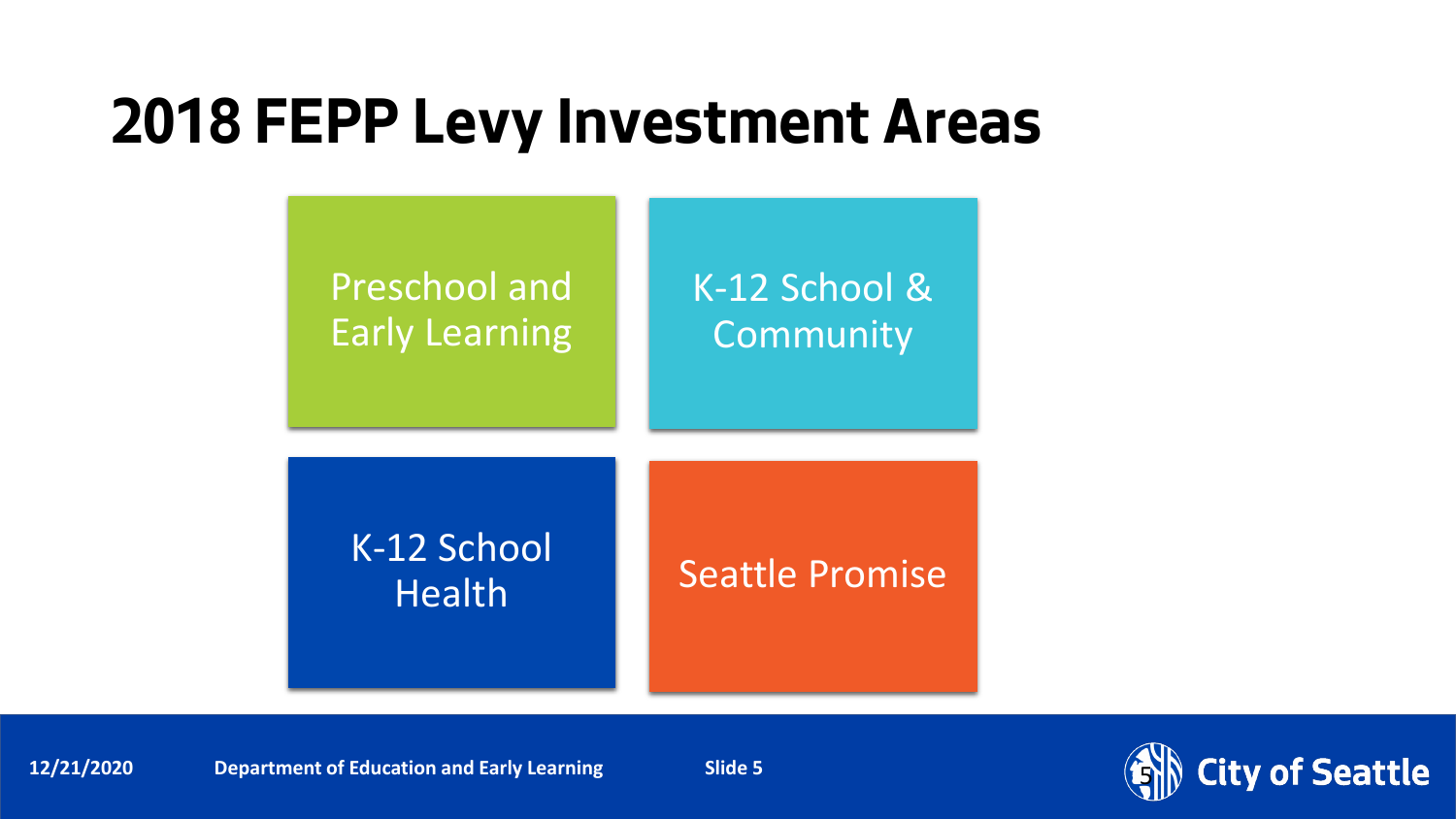## **Preschool and Early Learning Investment**

The overarching goal of FEPP investments in Early Learning is to ensure that *Seattle students have access to and utilize high-quality early learning services that promote success in kindergarten*.

DEEL's primary investment in this area is the **Seattle Preschool Program (SPP)**

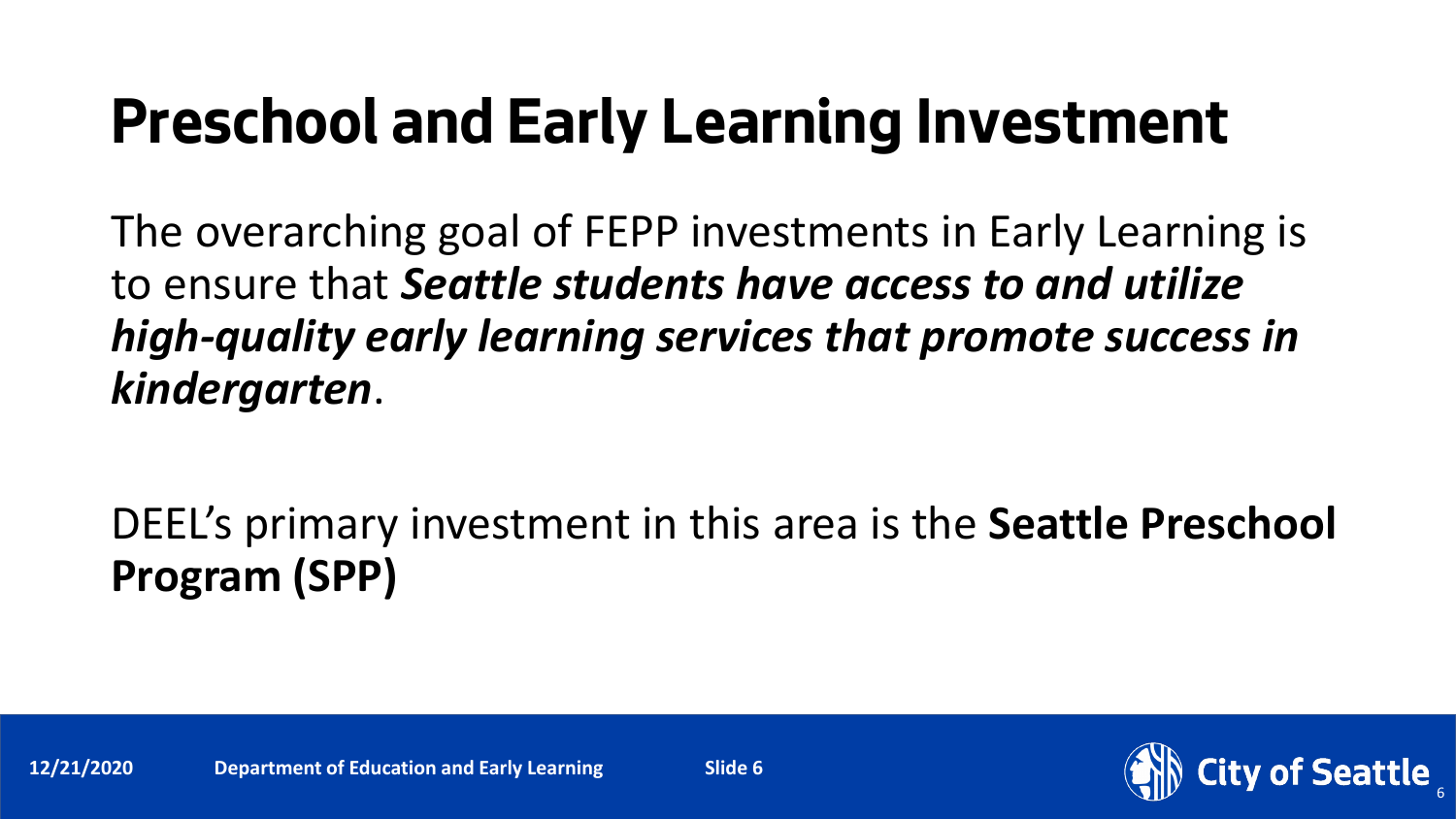## **SPP Context**

DEEL has approximately \$1,494,381 in funding beginning in the school year 2021-22 that will award up to 6 new classrooms.

These new classrooms will include a combination of:

- classrooms identified through this RFQ
- expansion of existing SPP and Pathway providers
- and direct contracting with eligible entities

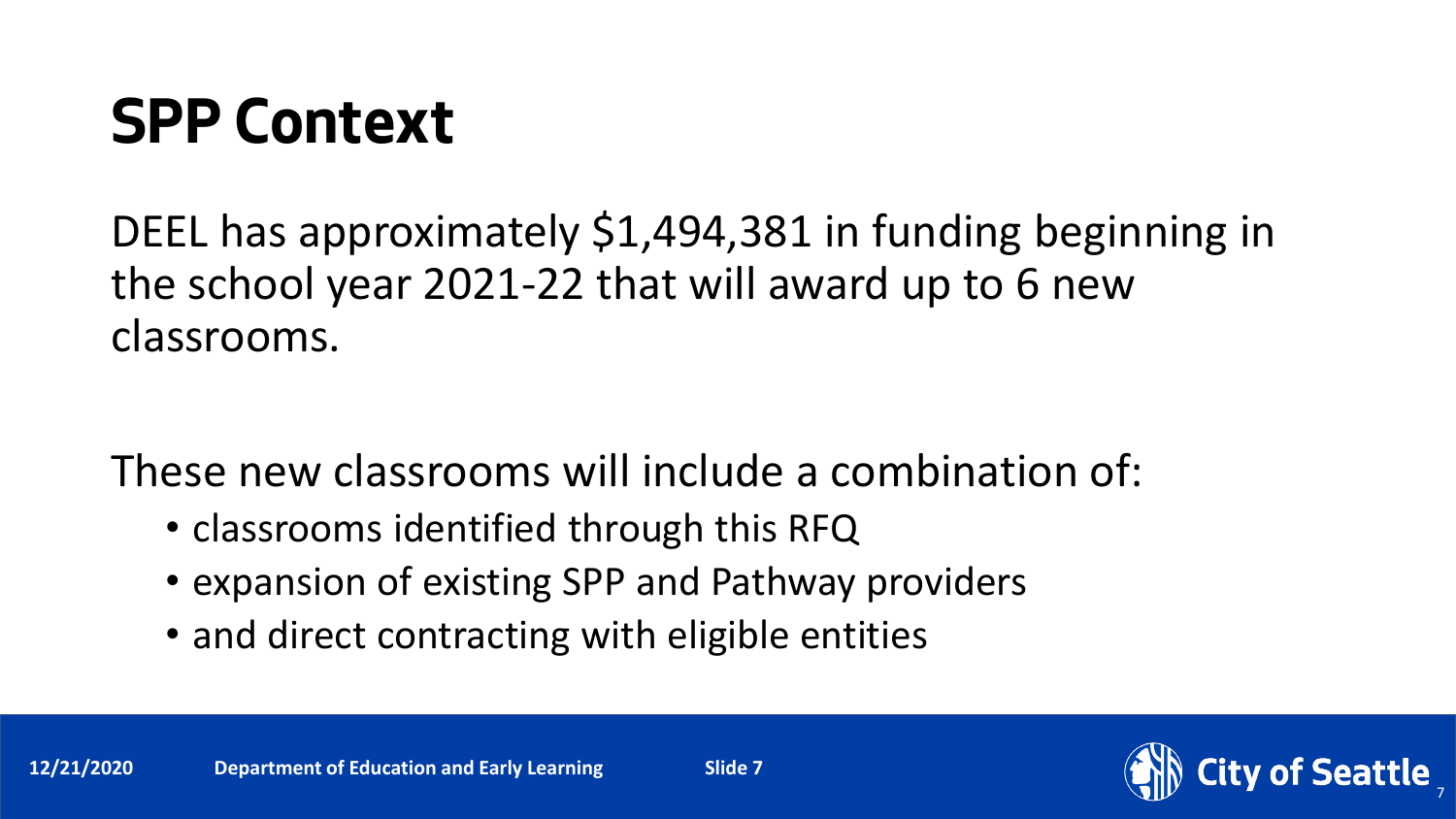## **SPP Context**

Through this RFQ, DEEL is seeking applicants that have never received public funding for preschool

Who does **not** need to apply through this RFQ?

- Currently contracted SPP or Pathway programs
- Seattle Public Schools
- Head Start or ECEAP programs



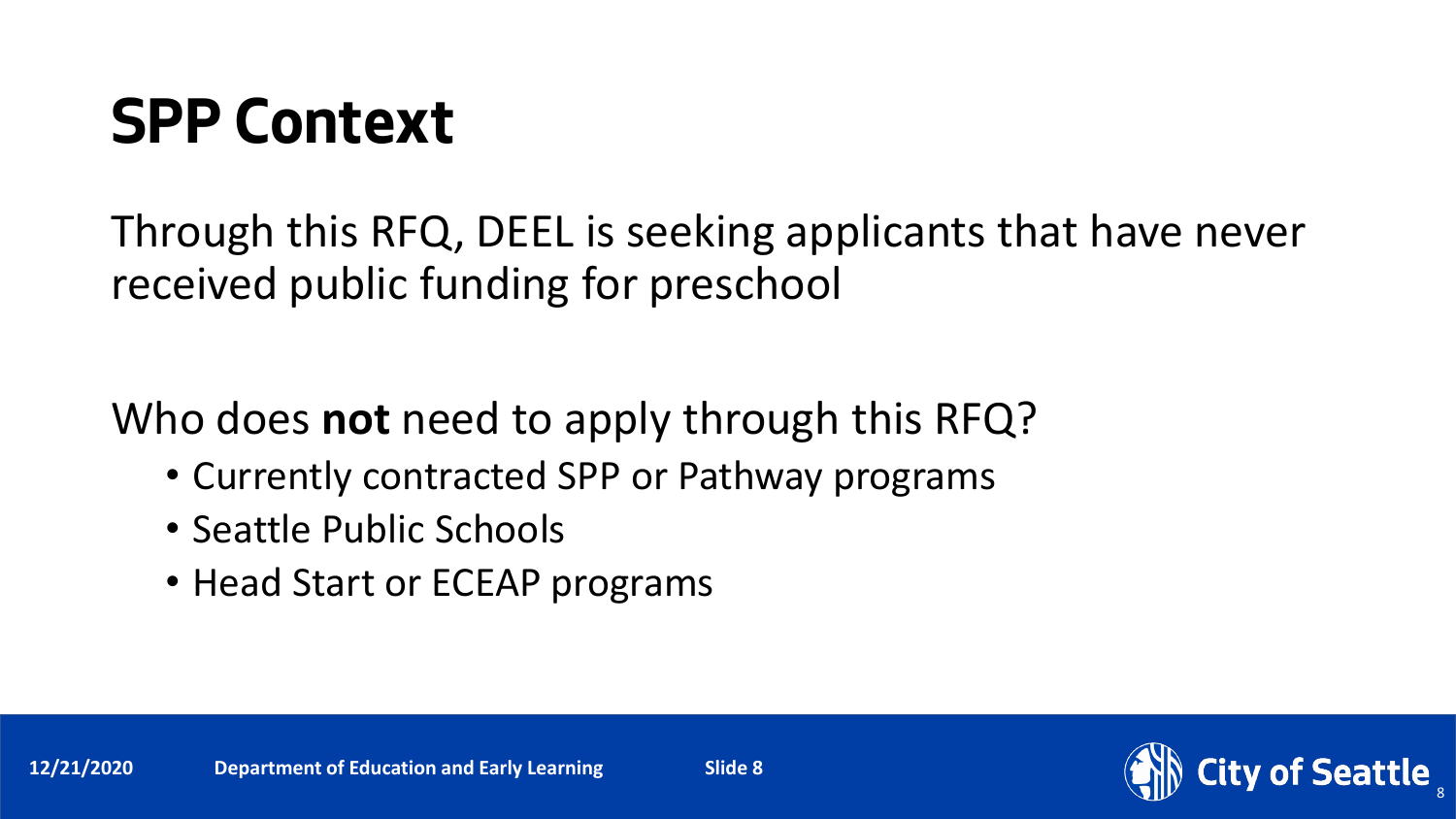# **SPP Program**

SCOPE OF WORK (pages 3-4)

- Classroom size up to 20 children
- 1:10 teacher to student ratio (1 lead and 1 assistant)
	- Lead Teacher qualifications: BA in ECE or BA with 30 ECE credits
	- Assistant Teacher qualifications: AA in ECE or AA with 20 ECE credits
- 6 hours per day, 180 days per year
- Creative Curriculum or High Scope
- Family Support Worker and Family Support Services
- SPP Additional Requirements in **APPENDIX A** (page 17)

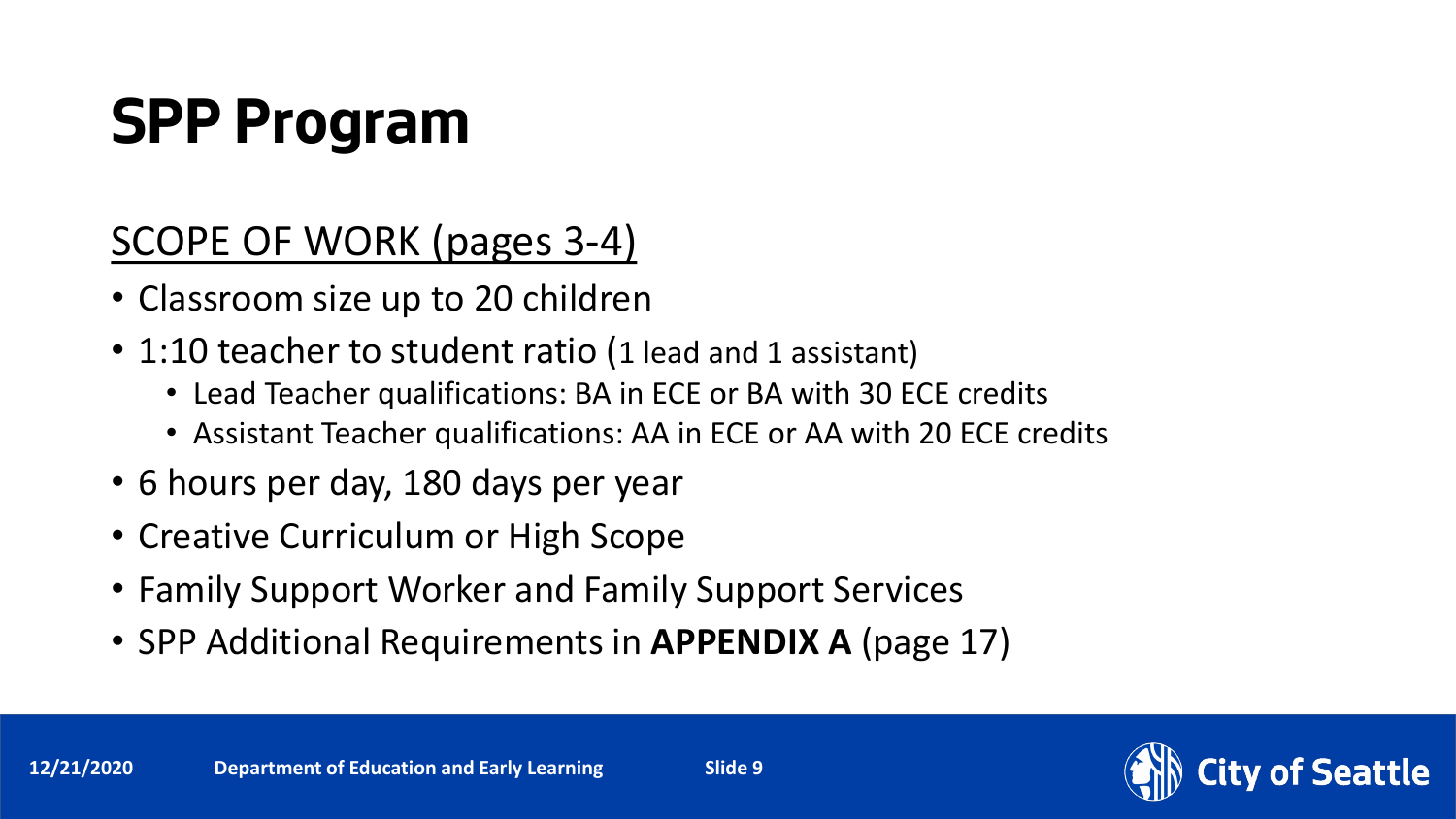# **SPP Program**

### PROVIDER PARTICIPATION REQUIREMENTS (page 4)

- Coaching
- Professional Development
- Director's Meetings
- Evaluation
- Other Contractual Requirements

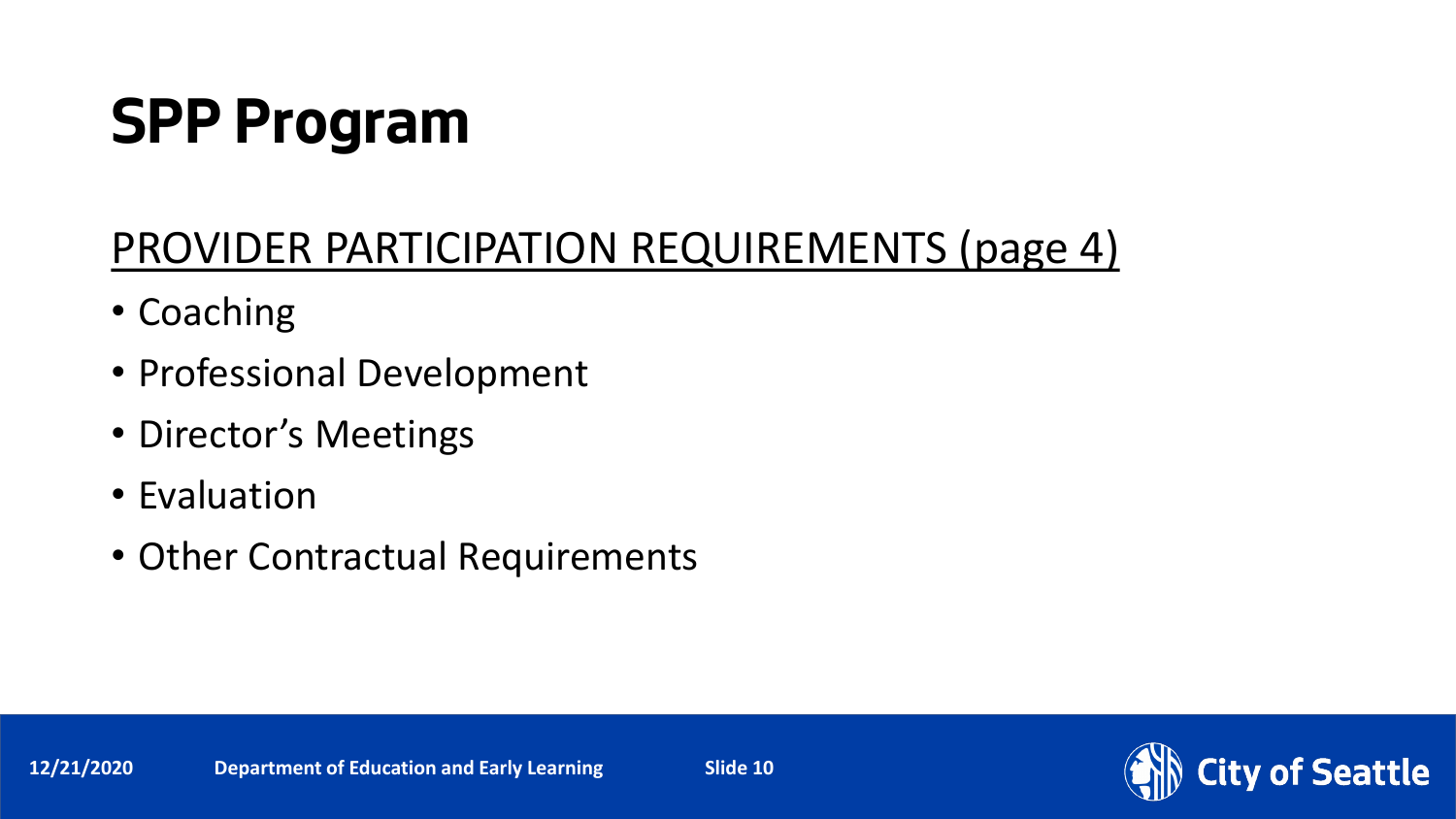**12/21/2020** Department of Education and Early Learning Slide 11

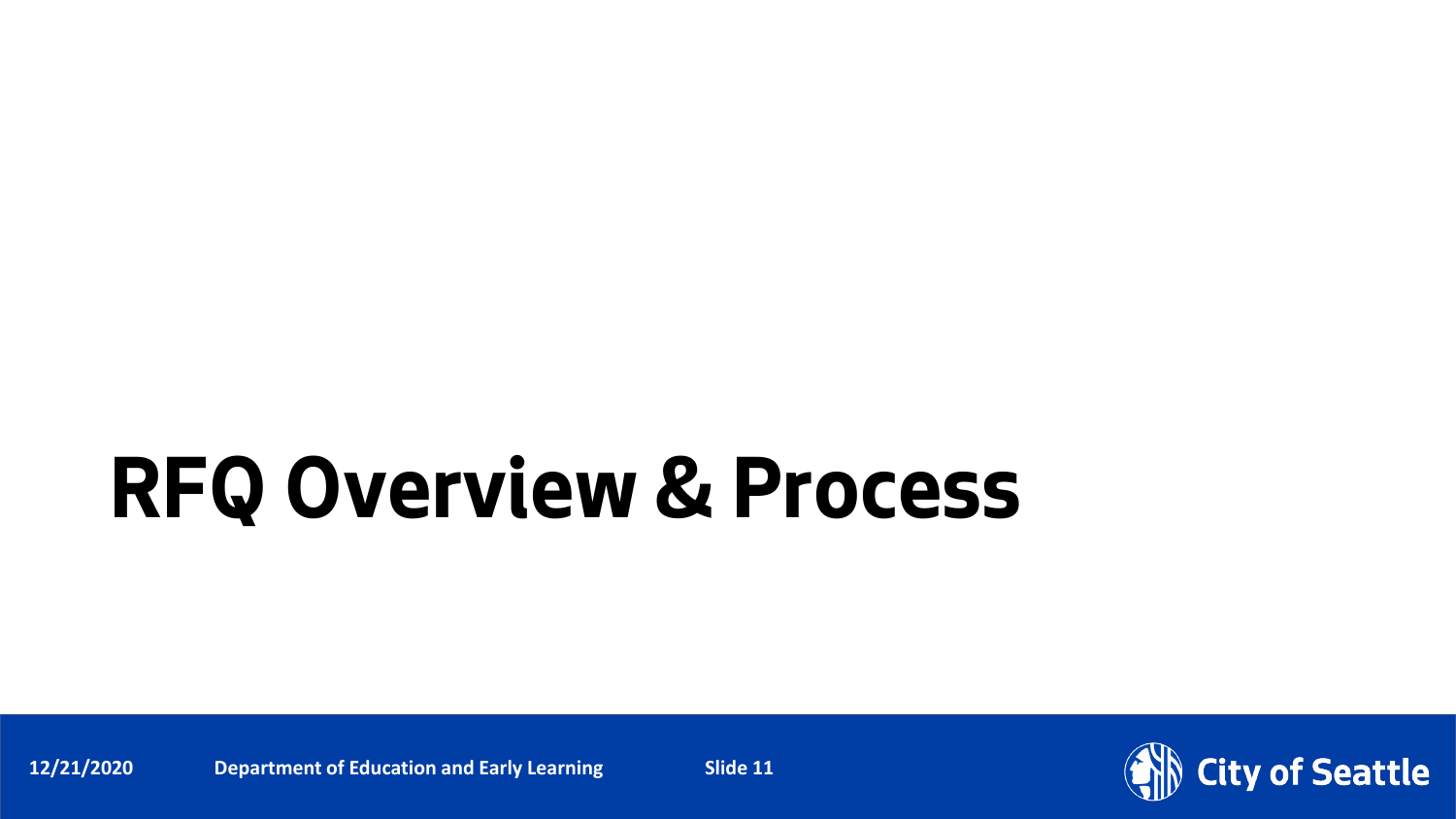### PURPOSE OF THIS RFQ

- **Solicit applications from qualified preschool providers** to offer learning environments that are evidence-based, high-quality, culturally responsive, and equitable
- **Develop a roster of preschool providers,** from which DEEL can select, that provide families with multiple ways to access high-quality early learning services

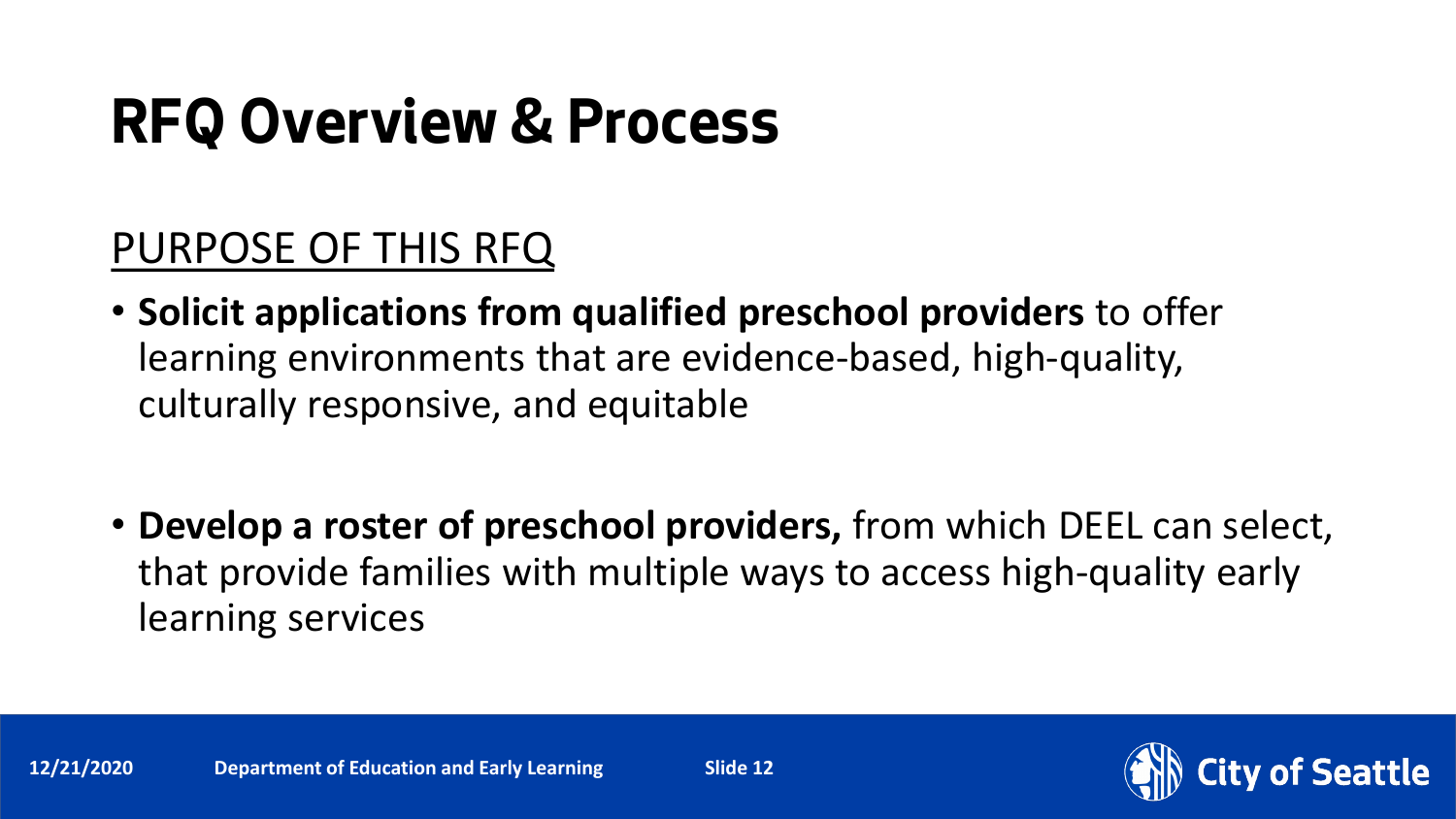### OVERVIEW OF RFQ PROCESS (page 2)

Two Steps to becoming an SPP provider

- 1. Submit an RFQ application and successfully meet the minimum scoring threshold
	- Successful applicants will be placed on an RFQ Roster for up to 2 years
	- There is no guarantee of work or funding associated with this RFQ
- 2. DEEL will select providers from the SPP roster according to selection criteria
	- Once selected, DEEL will begin contract negotiations

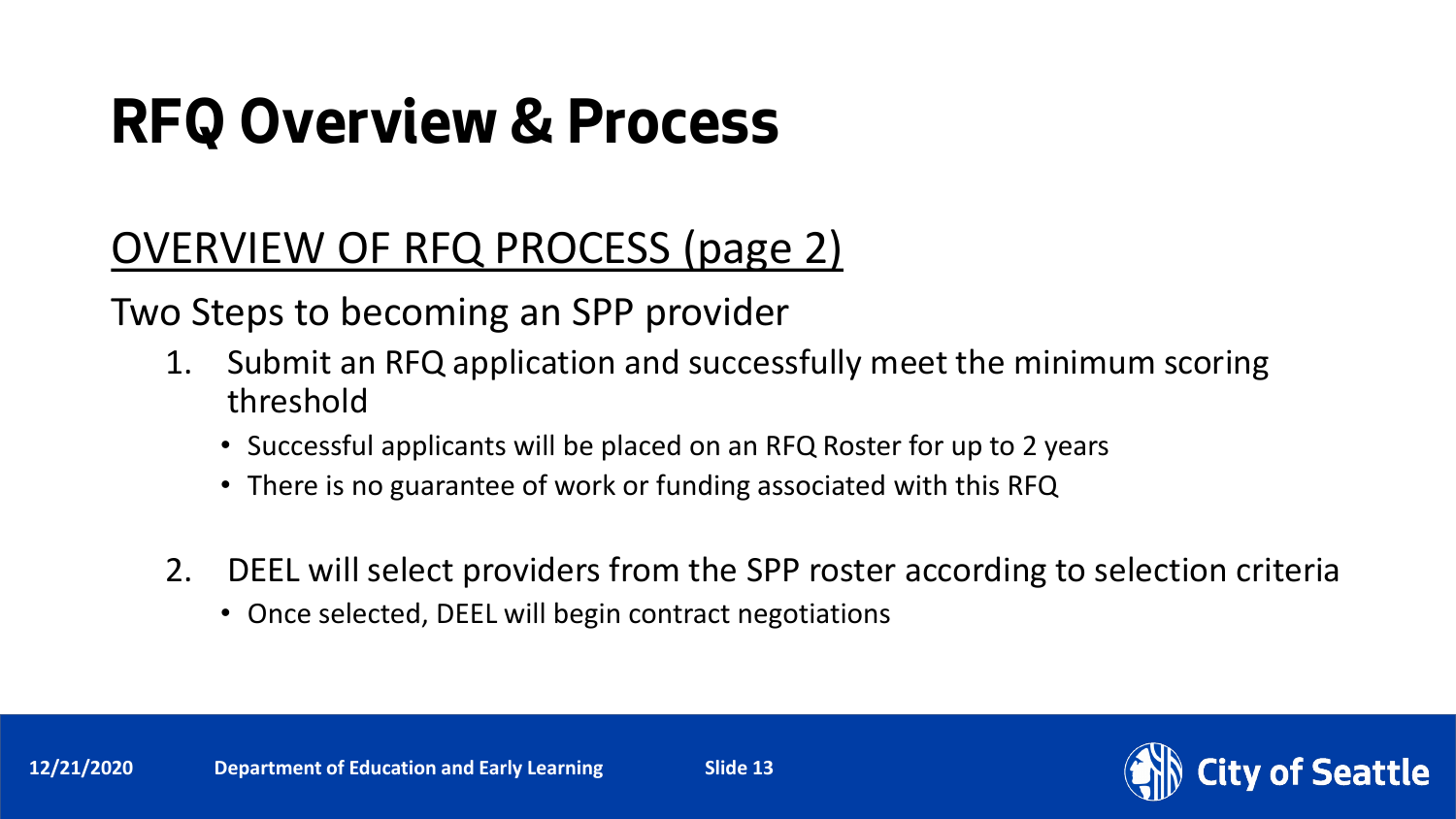### SELECTION PRIORITIES (page 5)

- Geography
	- o Located in areas of the city with long waitlists for City-funded preschool
- Additional Services offered
	- o Special education inclusion model
	- o Dual Language programming
	- o Services to homeless children and/or children in foster care
- Community Need
	- $\circ$  # of children furthest from educational justice living in provider's location

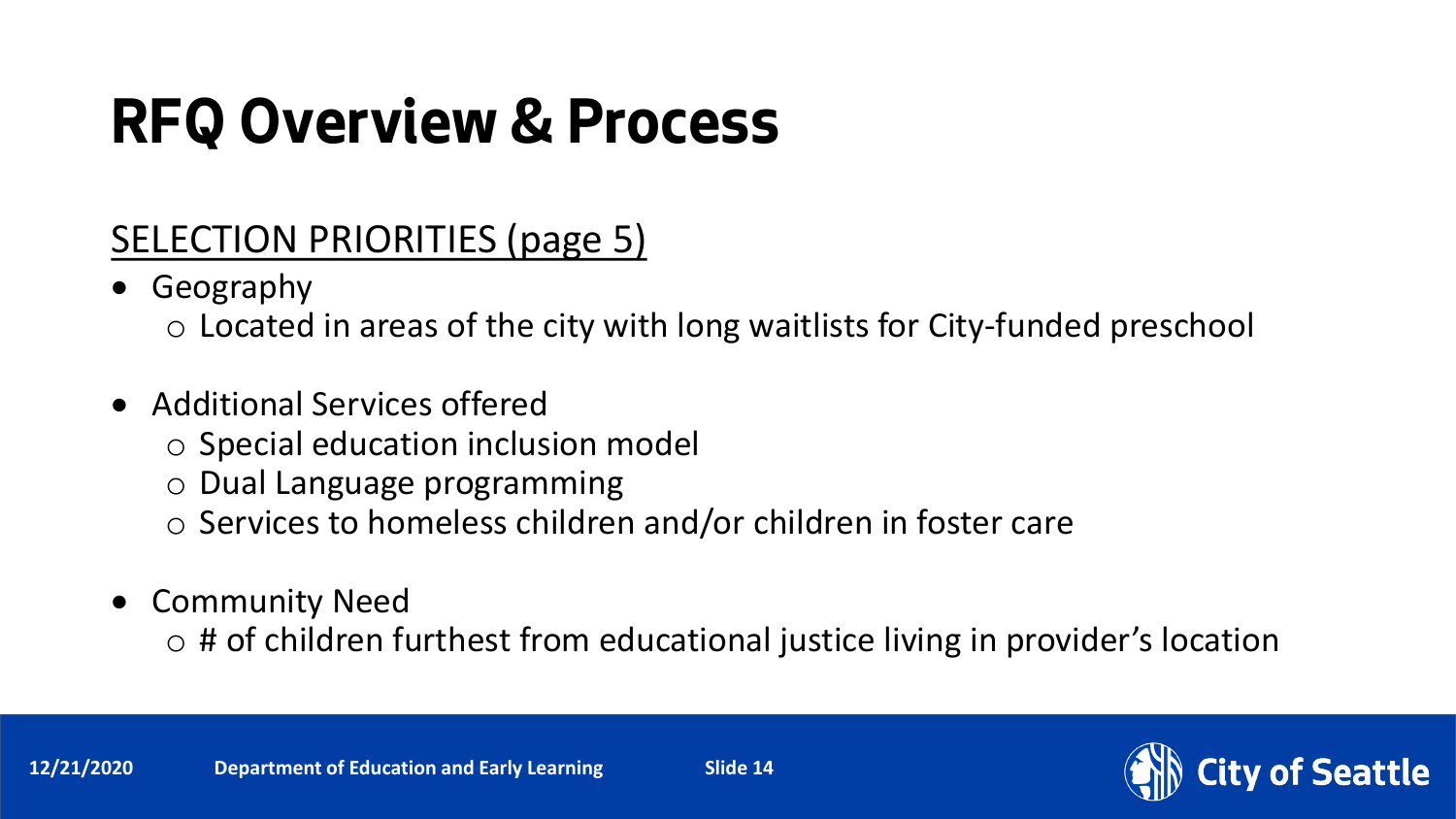

- Apply to the SPP RFQ
- Achieve minimum score of 70 points (pages 5-6)
- Placed on Roster for 2 years
- No guarantee of work or funding associated with this RFQ

### RFQ Selection

- DEEL will select from RFQ Roster based on Selection
	- priorities (page 5)
- DEEL will inform RFQ roster applicants how priorities will be used prior to selection

### **Contracting**

- If selected from RFQ Roster, DEEL will negotiate contract
- Contracting period is  $7/1/2021 -$ 6/30/2022
- SPP SY begins in September 2021



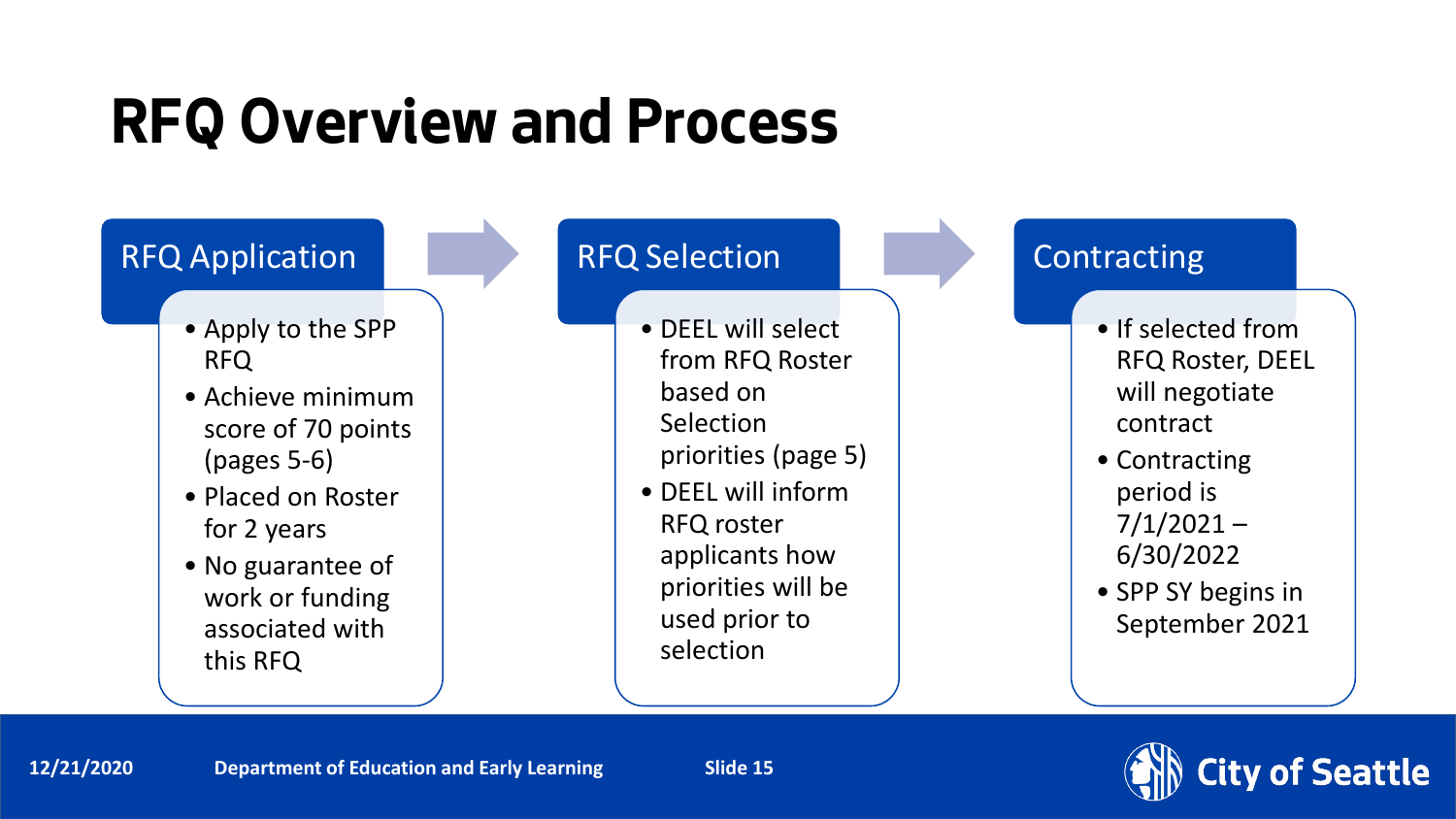## **RFQ Roster Design**

### ELIGIBILITY (page 5)

1)Licensed by the Washington State Department of Children, Youth and Families (DCYF) OR exempt from licensing by the State because entity is a public school or institution of higher education

### **AND**

2) Hold a rating of Level 3 or above in the State's Early Achievers (EA) program OR meet early learning quality standards comparable to EA, as determined by DEEL

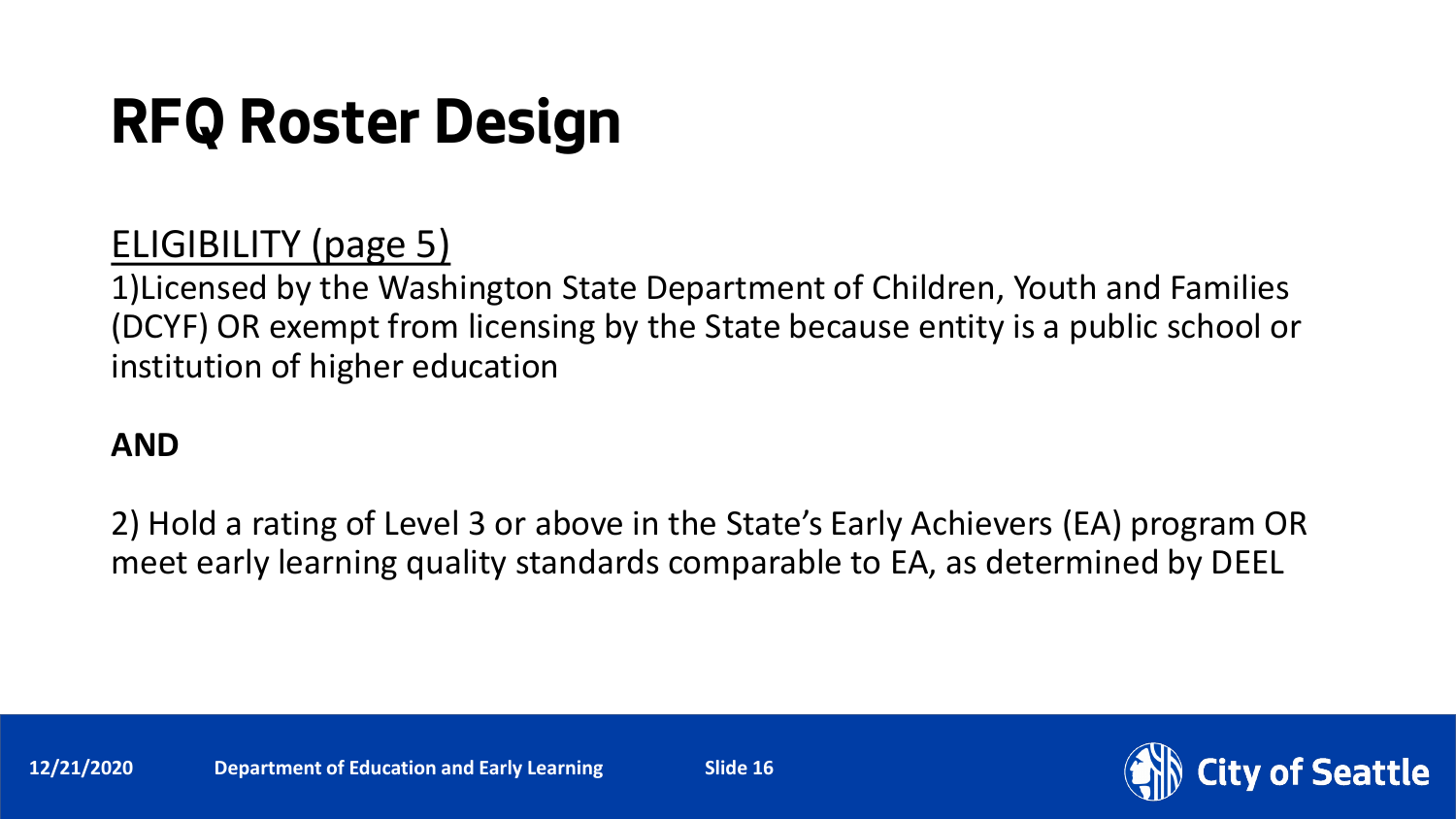# **RFQ Roster Design**

DURATION (page 5)

• Successful applicants will be approved for a two-year period.

### REMOVAL

- DEEL reserves the right to remove agencies.
- Reasons for removal may include actions or behavior that could be harmful to students, schools, or the community.
- Examples include, but not limited to: Inappropriate behavior or language in school settings, behavior that violates school rules, unlawful activities, and/or lack of participation in SPP activities.
- Unsatisfactory evaluation

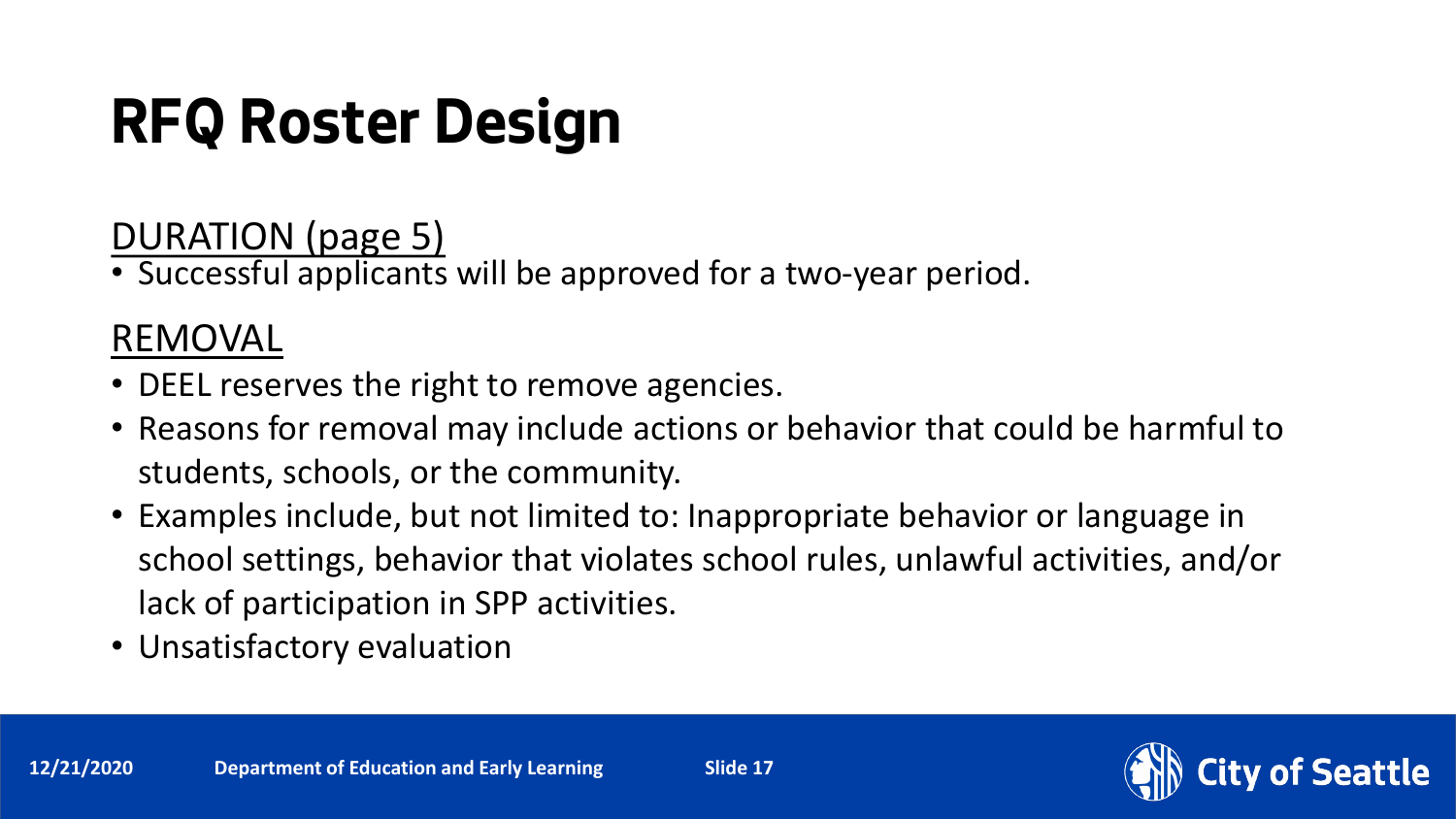# **RFQ Timeline**

**12/21/2020** Department of Education and Early Learning Slide 18

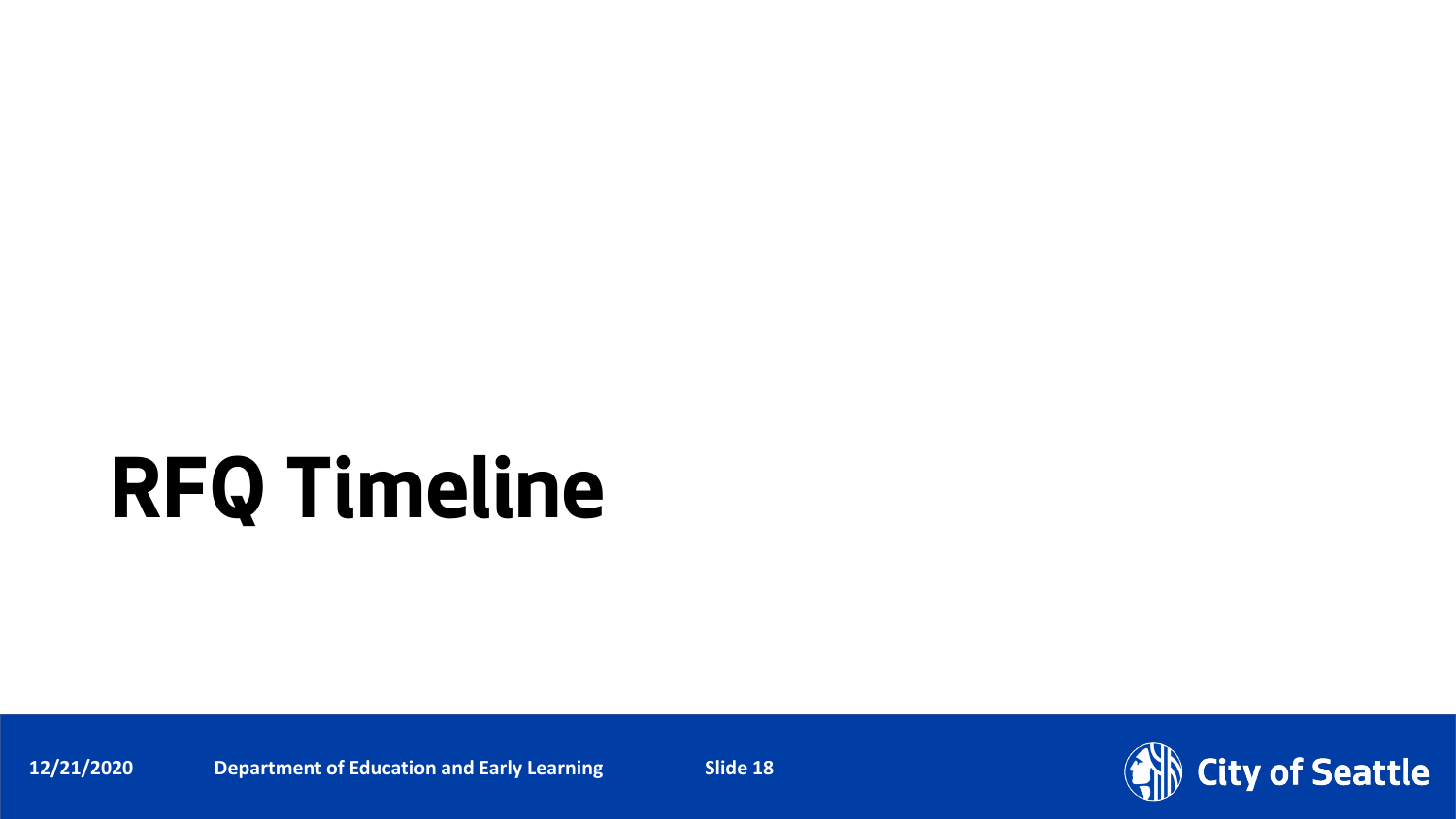## **Timeline**

| <b>EVENT</b>                                 |                                 |
|----------------------------------------------|---------------------------------|
|                                              | DATE/LOCATION*                  |
| <b>Phase 1: Request for Qualification*</b>   |                                 |
| Request for Qualifications (RFQ) application | November 30, 2020               |
| issued                                       |                                 |
| <b>RFQ Information Session 1</b>             | December 11, 2020*              |
| <b>RFQ Information Session 2</b>             | December 16, 2020*              |
| <b>Responses Deadline</b>                    | 5 PM, Thursday, January 7, 2021 |
| Phase 2: Evaluation*                         |                                 |
| <b>Applications Review and Interviews</b>    | January 25- February 5, 2021    |
| Notifications issued to applicants           | February 2021                   |

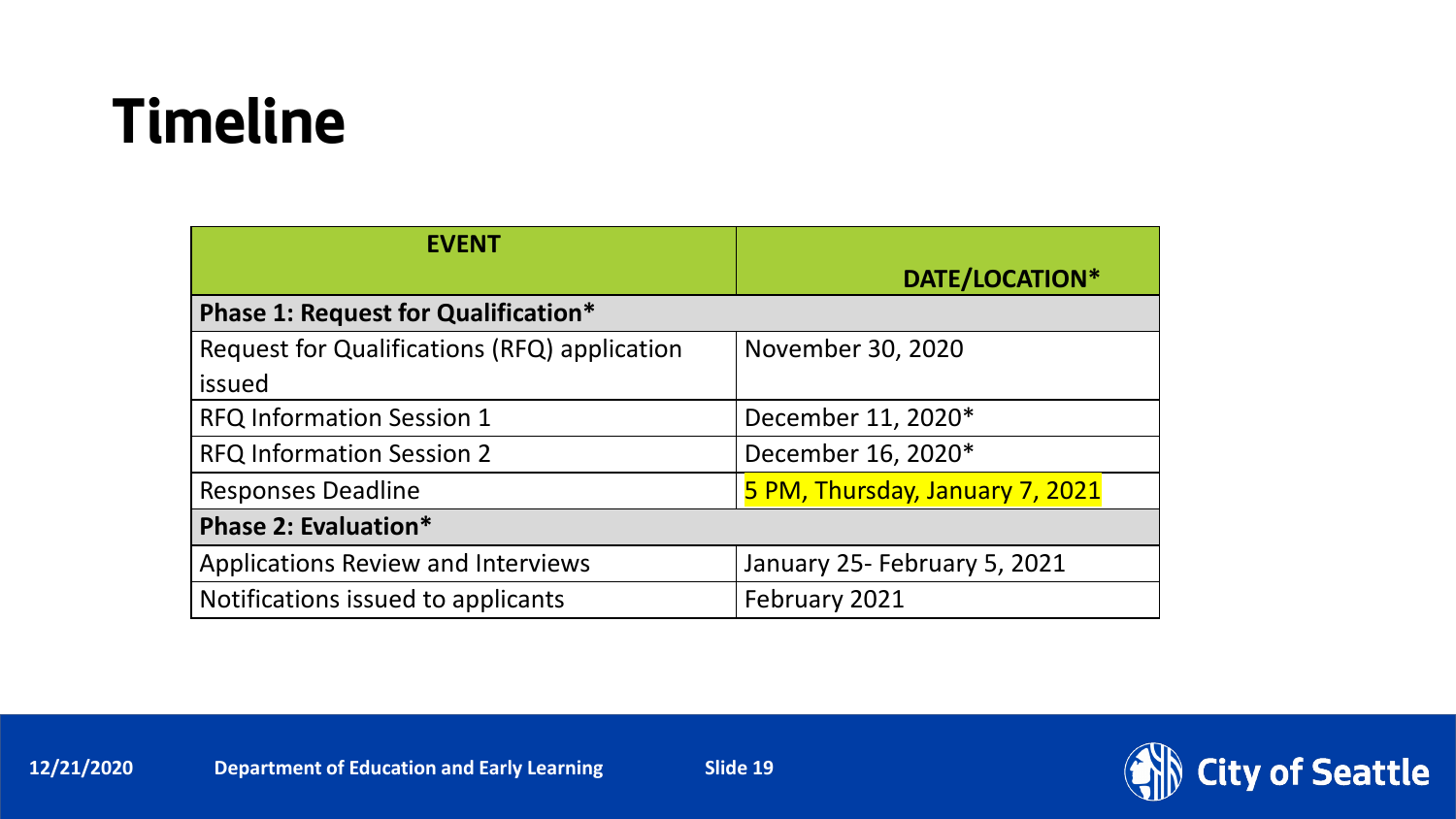# **RFQ Application**

**12/21/2020** Department of Education and Early Learning Slide 20

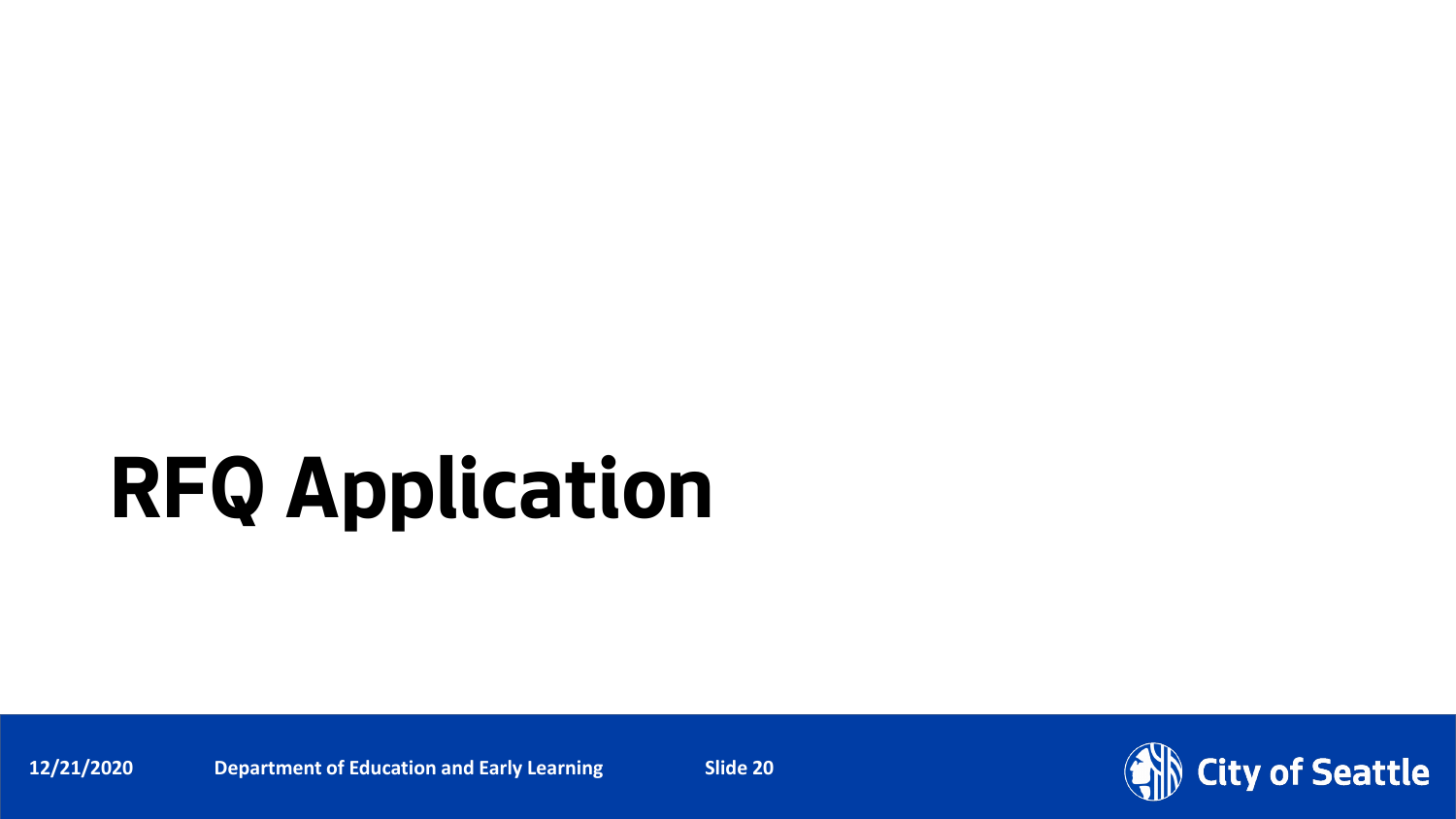# **Phase I: RFQ Application Submission**

A complete RFQ submission will include:

- □ Attachment 1: Cover Sheet
- $\Box$  Attachment 2: Application Narrative
- □ Attachment 3: Site Information
	- $\triangleright$  fill out 1 per site that you are including in this application
- □ Attachment 4: Classroom Information
	- $\triangleright$  fill out 1 per classroom that you are including in this application
- Attachment 5: Labor Harmony
- Attachment 6: COVID19 Addendum
- Attachment 7: Dual Language
	- $\triangleright$  fill out only if applicant offers dual language programming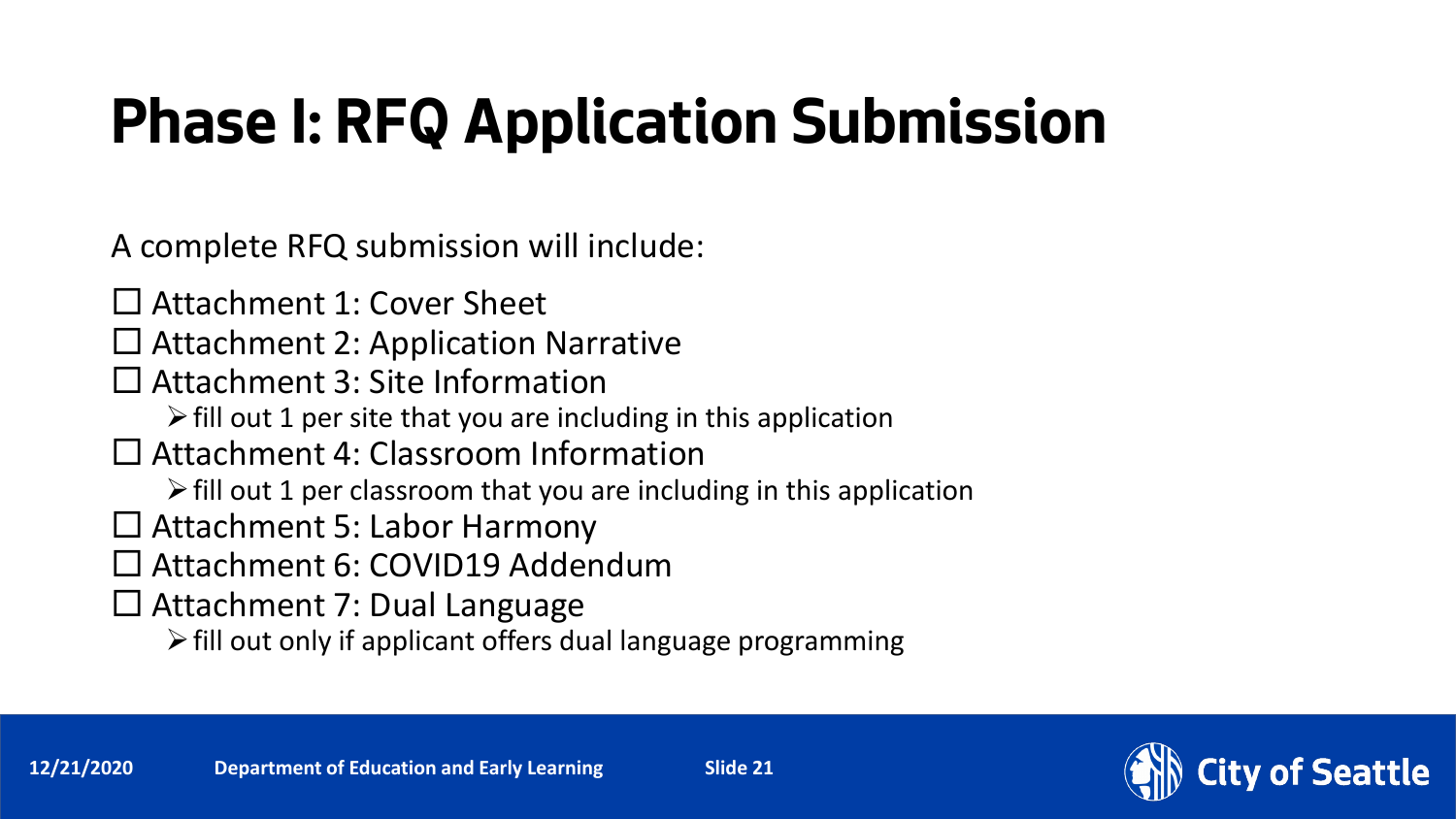## **Attachment 1: Cover Sheet** (page 8)

- General information about your organization
- Please include your main point of contact for your RFQ application
- It can be the same person as the ED/Owner
- Not Scored

|                                   | <b>ATTACHMENT 1: Cover Sheet</b> |  |
|-----------------------------------|----------------------------------|--|
| <b>Seattle Preschool Program:</b> | Seattle Preschool Program RFQ    |  |
| <b>Agency Information:</b>        |                                  |  |
| Agency name:                      |                                  |  |
| Agency address:                   |                                  |  |
|                                   |                                  |  |
|                                   |                                  |  |
| <b>Agency Service Background:</b> |                                  |  |

| Brief agency<br>overview   |  |
|----------------------------|--|
| Description of<br>services |  |

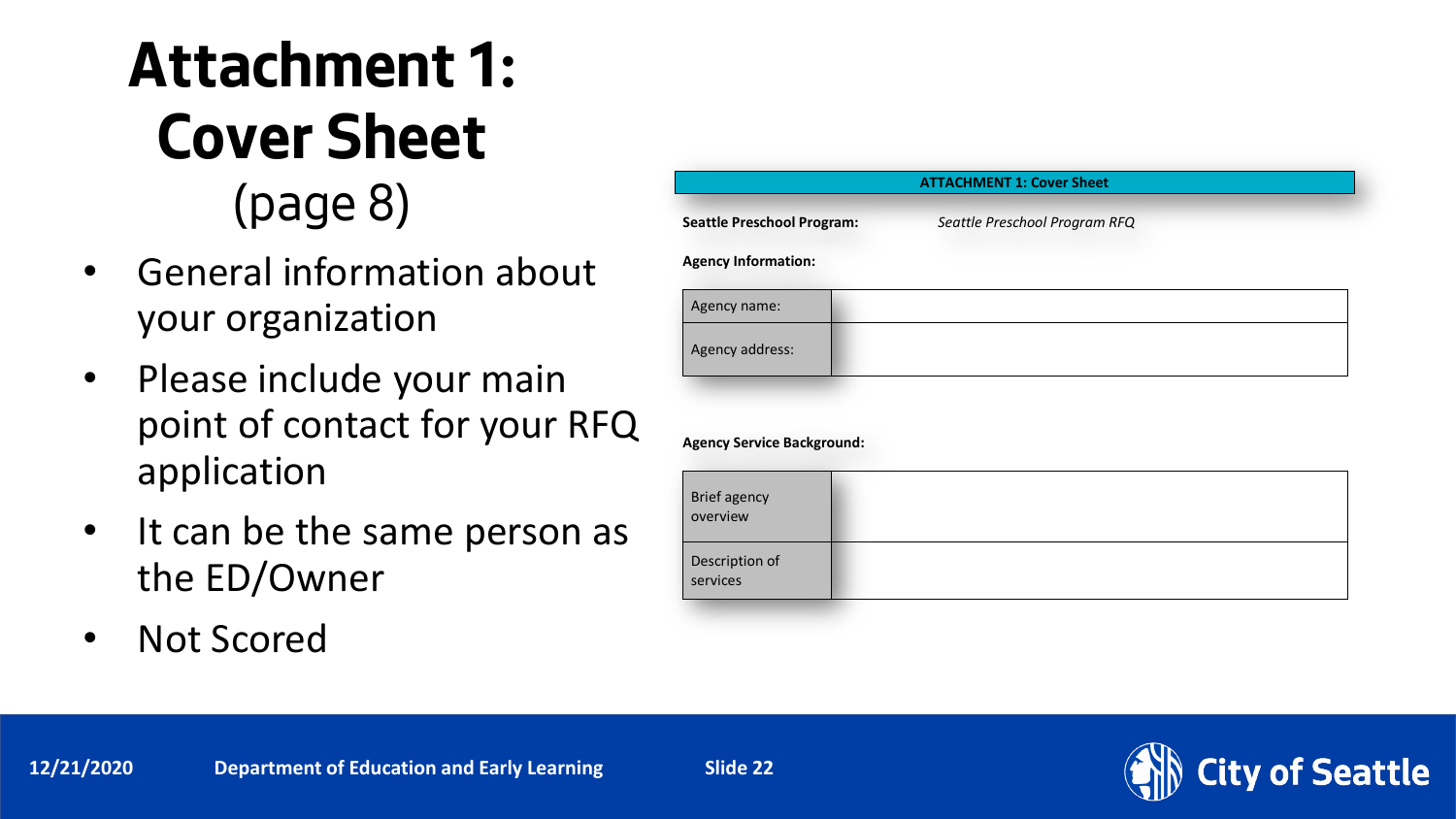## **Attachment 2: Application Narrative**  (pages 9-10)

### PURPOSE OF THE NARRATIVE

- **1. Share your unique candidacy** for achieving the goals of the RFQ.
- **2. Give evaluators a deeper understanding of your unique experience, expertise and capacity** to deliver effective preschool program and supports.
- **3. Help determine your readiness to participate in this new funding opportunity and process** and ultimately implement strategies in collaboration with DEEL.

#### 1. Program Overview

- Provide relevant history, mission, type of program offered, and any other high-level information that gives us a general understanding of your agency and how it operates.
- What makes your organization interested in participating in the Seattle Preschool Program?

#### 2. Experience and Demonstrated Ability

- Describe how your program currently meets SPP programmatic requirements (see SPP) Requirements and Processes). If your program does not currently meet them, please describe how you plan to work towards meeting the requirements.
- How does your program measure child progress?
	- o What approaches do teachers use to inform their practice in supporting each child's individual development and learning?
	- o What is your experience with using child-level assessments and gathering child-level data? What types of assessments have been used?
	- o How do you communicate with families about their child's progress? How often and what format do you use?
- Please describe your experience providing services to children who have specific needs including those with an individualized education program (IEP), are experiencing homelessness or other trauma, and/or who are from low-income backgrounds.

#### 3. Organizational and Administrative Capacity

- Describe the overall management of your organization and how it is positioned to support the implementation of SPP.
- Who are the key management staff (including roles) directly supporting your preschool program?
- What financial systems and processes do you have in place to support your preschool program?
- What is your experience in recruiting, retaining, and supporting highly qualified teachers?
- What related education and experience do they have?
- Please describe the supports, resources, and evaluation that your teaching staff receives throughout the year.
- What is your approach to handling teacher absences?

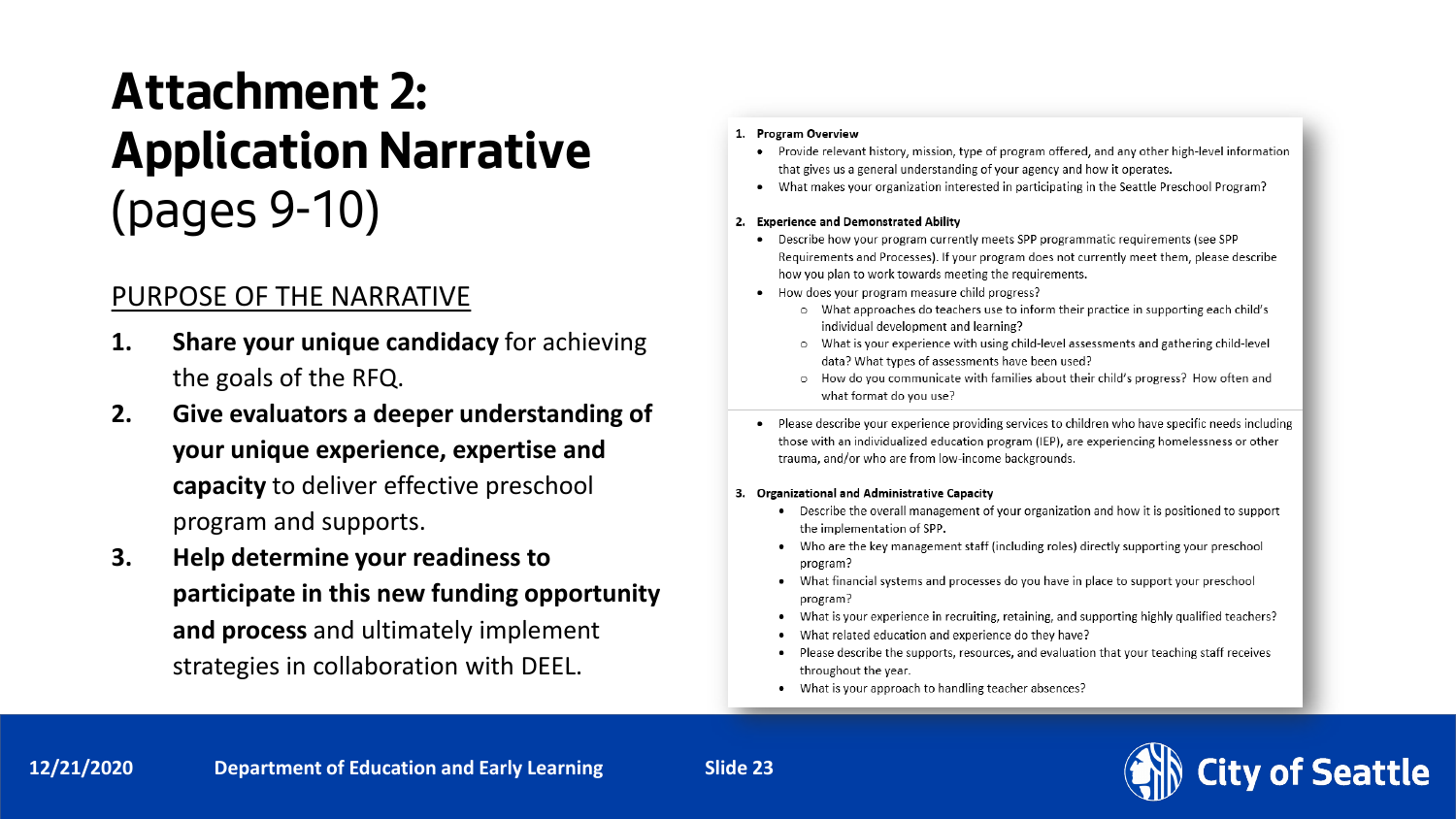## **Attachment 2: Application Narrative (pages 9-10)**

### DIRECTIONS

#### **Formatting:**

*No more than ten (10) pages*

*Single- or double-spaced on 8 ½" x 11" paper (typed or wordprocessed)*

*Size twelve (12) font with 1-inch margins Page-numbered*

#### **Responses**: Should be specific and address

only the required components.

### **Do not need to rewrite questions.**

### **Clearly label each section** utilizing the headings

#### 4. Cultural Competency and Responsiveness

- Please describe your experience providing services to children and families from diverse racial and ethnic backgrounds, who speak a language other than English at home, or who are immigrants and refugees.
	- o Describe any specialized programming or approaches (e.g. dual language) you utilize to support culturally and linguistically diverse learners.
	- o What successes and challenges have you experienced, or do you anticipate, in providing services to this population?
	- o If your experience is limited, what steps will you take to provide culturally and linguistically responsive services?
- Please describe how you engage families in supporting their children's school readiness and social, emotional and cognitive development?
	- o What is your approach to welcoming and engaging families? Please include a description of any family support and family engagement curriculum (if applicable). o How do you support families with Kindergarten transition?
- If your experience is limited, what steps will you take to provide culturally and linguistically responsive services?

#### \*If applicant offers dual-language programming, please fill out Attachment 7 separately.

- 5. Planning for Challenges
	- Discuss how your organization plans to respond to issues such as budget challenges, staff recruitment and retention, facility issues, and other operational difficulties.
	- Describe how your agency budgets for and anticipates reasonable contingencies.
	- Provide details on some areas for growth for your organization. How do you plan to address these opportunities?

\*Please address any challenges related to COVID19 separately in Attachment 6

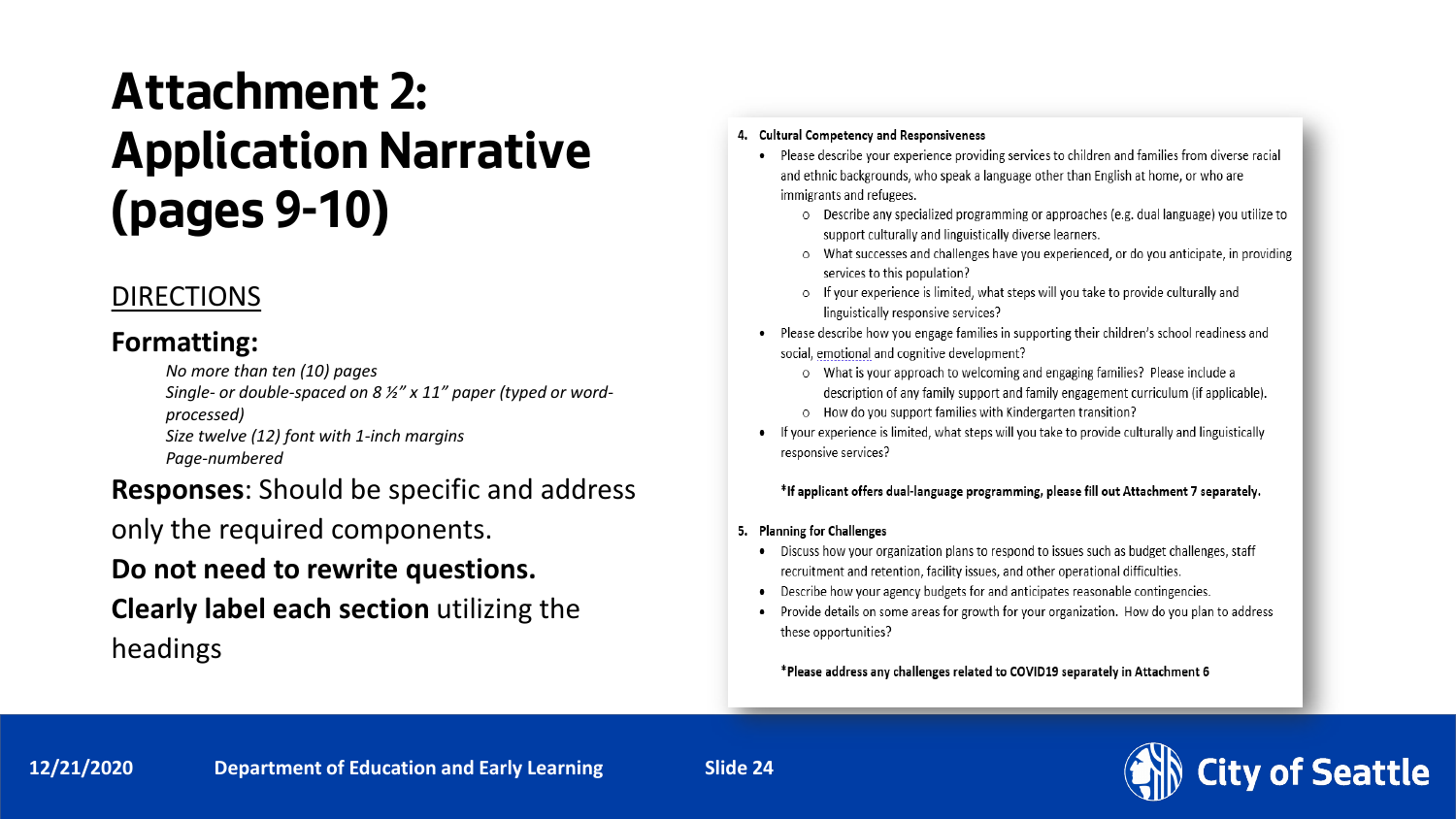## **Attachment 3: Site Information** (pages 11-12)

- Fill out one form for **each site** you are applying for
- You can apply for multiple sites
- Not scored

| <b>ATTACHMENT 3: Site Information</b>   |  |  |
|-----------------------------------------|--|--|
| Please complete one form for each site. |  |  |
| <b>Site Information</b>                 |  |  |
| Site Name                               |  |  |
| Site Address                            |  |  |
| City and Zip Code                       |  |  |
| Site Phone Number                       |  |  |

**Staff Information** 

| Site Director                                                                                              |  |
|------------------------------------------------------------------------------------------------------------|--|
| Site Director Phone Number                                                                                 |  |
| <b>Site Director Email Address</b>                                                                         |  |
| Site Director highest level of education.<br>Include highest degree, major, and number of<br>ECE credits.  |  |
| Site Supervisor (if different from Site Director)                                                          |  |
| Site Supervisor highest level of education.<br>Include highest degree, major and number of<br>ECE credits. |  |

**Extended Day Information** 

Is extended child care available at this site  $7.333 - 7.533$ 

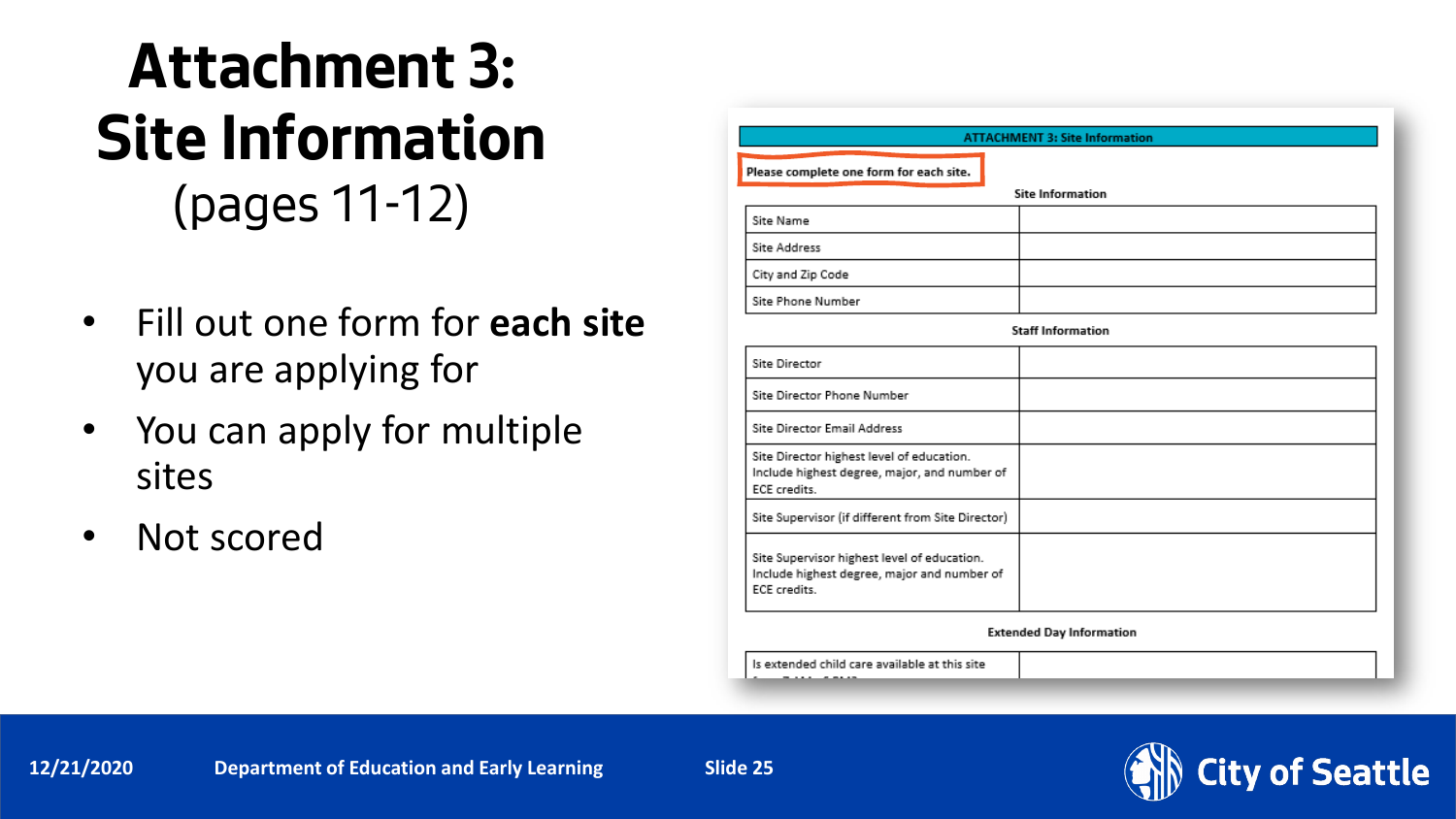### **Attachment 4: Classroom Information** (pages 12-13)

- Fill out one form for **each classroom** you are applying for
- You can apply for multiple classrooms
- Not scored

| <b>ATTACHMENT 4: Classroom Information</b> |                                                                                                                                        |  |
|--------------------------------------------|----------------------------------------------------------------------------------------------------------------------------------------|--|
| Complete one form for each classroom       |                                                                                                                                        |  |
|                                            | <b>General Information</b>                                                                                                             |  |
| 1                                          | Classroom name                                                                                                                         |  |
| 2                                          | What is the licensed capacity of this classroom?                                                                                       |  |
| 3                                          | Is this classroom currently operating full-day<br>programming (6 hours or more) or half-day<br>programming (4 hours or fewer) per day? |  |
| 4                                          | How many children are currently served in this<br>classroom per session?                                                               |  |
| 5                                          | On average, how many adults are in this classroom<br>at one time?                                                                      |  |

|   | Who is the lead teacher in this classroom? How long<br>has this person worked for this Agency?                                      |  |
|---|-------------------------------------------------------------------------------------------------------------------------------------|--|
| 2 | What is the highest level of education obtained by<br>the lead teacher? Include highest degree, major and<br>number of ECE credits. |  |
| з | Does the lead teacher have a state teaching<br>Ctramazonhas F-2 utility leitnahan                                                   |  |

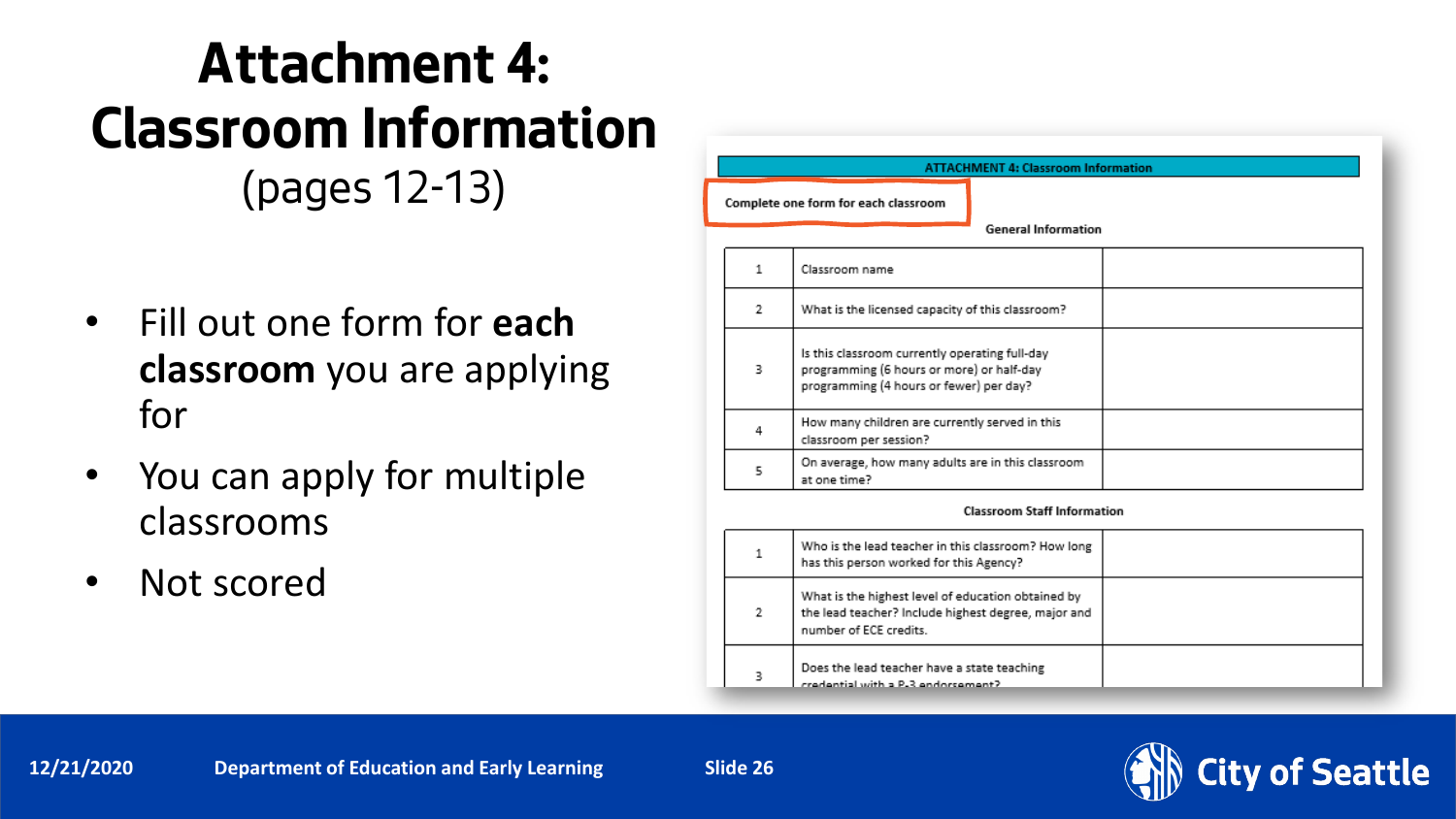## **Attachment 5: Labor Harmony** (pages 13)

- Review and check the appropriate box
- If your organization has standard practices and policies that uphold this principle, such as a labor harmony agreement or a collective barging agreement, please attach with your submission as a separate file (Word or PDF).
- Not Scored

#### **ATTACHMENT 5: Labor Harmony**

The City values agencies that work to prevent labor disputes, which may lead to work stoppages or adversely impact the ability of FEPP Levy-funded programs to achieve intended outcomes.

Is your Agency committed to avoiding labor disputes that disrupt services by checking the appropriate box.  $\Box$  Yes  $\Box$  No

If your organization has standard practices and policies that uphold this principle, such as a labor harmony agreement or a collective barging agreement, please attach with your submission as a separate file (Word or PDF).

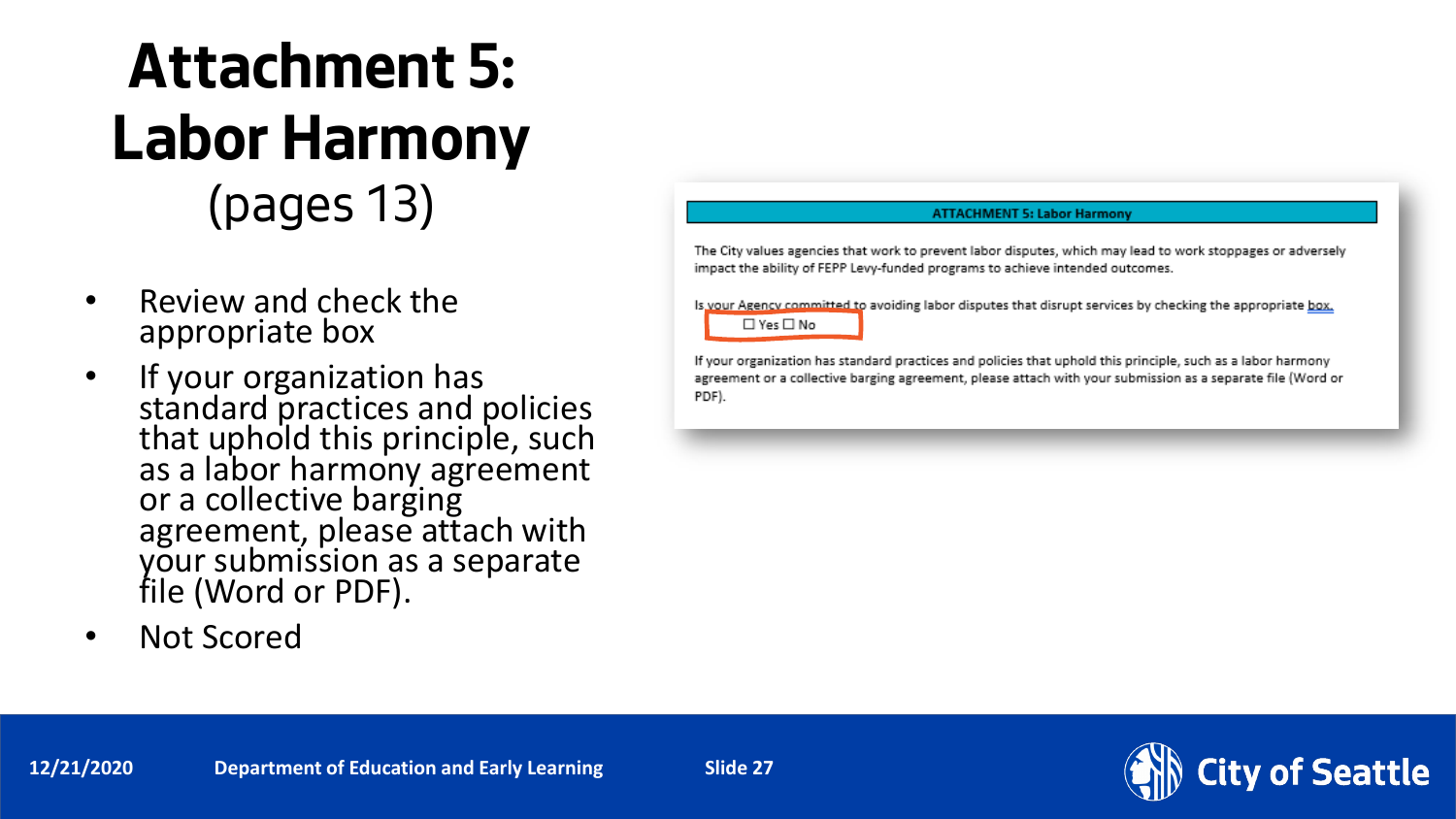## **Attachment 6: COVID19 Addendum** (pages 13-14)

- The extent and duration of the COVID-19 outbreak remains unknown. DEEL is asking applicants to anticipate the potential impacts of COVID-19 to their program proposal.
- Not Scored

#### **ATTACHMENT 6: COVID-19 Addendum**

The extent and duration of the COVID-19 outbreak remains unknown, and the impacts on our communities and our economy are still being assessed. DEEL is interested in proactively addressing these impacts to the extent possible and is asking applicants to anticipate the potential effects of COVID-19 to their program proposal. Please respond to the following questions to the best of your ability. Responses will not be scored as a part of your application's evaluation.

In the event that Department of Health (DOH) and/or Public Health guidelines place limits on schools, preschools, and/or child care during the duration of the FEPP levy which expires in 2026, what aspects of your program proposal do you anticipate may be impacted? Please check all that may apply.

- $\Box$  Site/facility
- . Classrooms
- Schedule (e.g. start/end dates, frequency)
- Delivery of preschool programming □
- $\Box$  Staffing
- $\Box$  Partnerships
- $\Box$  Other

Please provide a brief description (maximum of 500 words) of how the impacted programming/services identified above may be sustained or if they would need to be suspended in the event of unforeseen closures or the inability to provide in-person preschool services.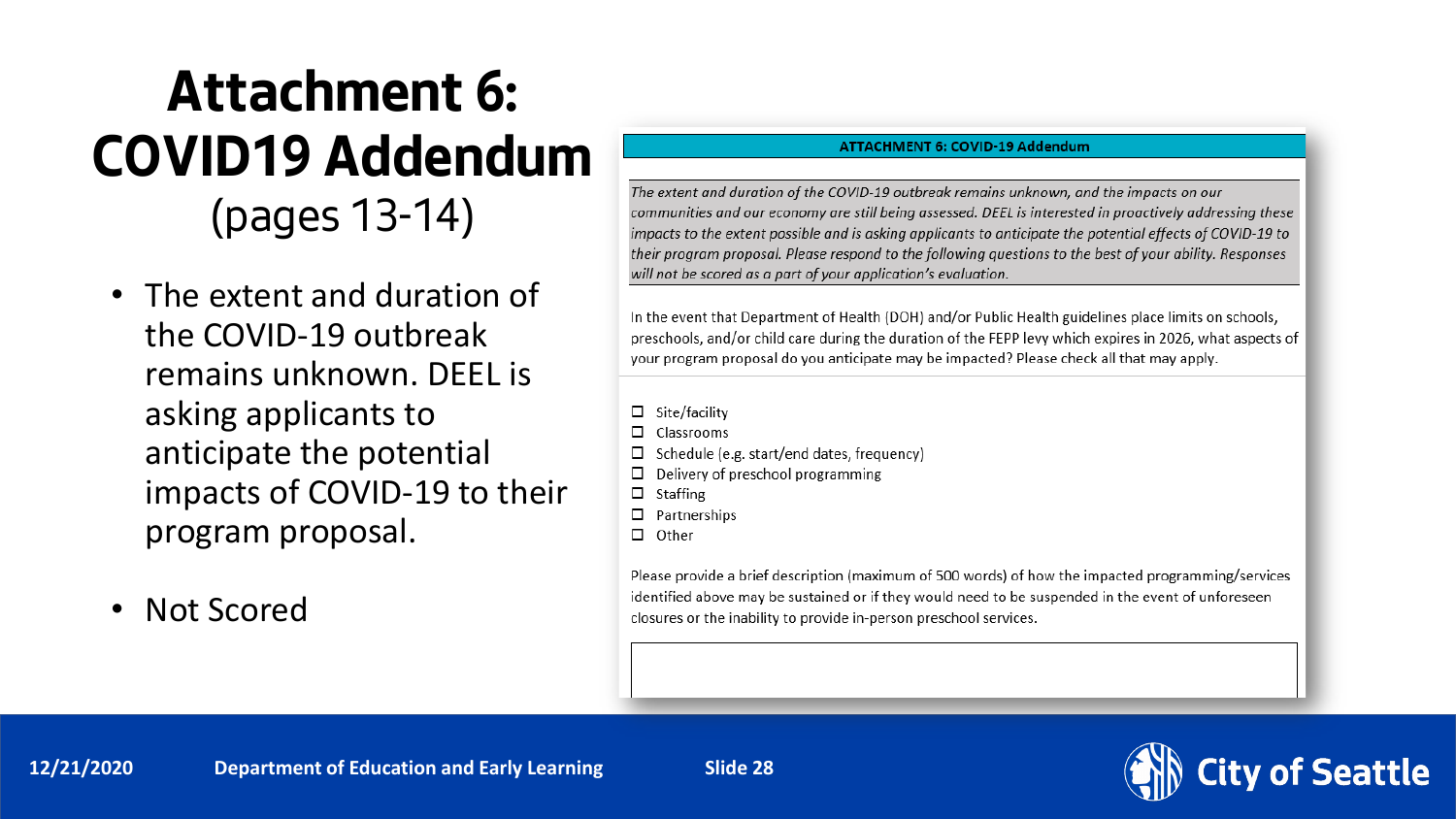## **Attachment7: Dual Language** (pages 14-16)

- Only programs that identify as a dual language program will need to provide information on the key elements listed on pages 14- 16 about their dual language program
- Not Scored

#### **ATTACHMENT 7: Dual Language**

Programs that identify as a dual language program will need to provide information on the key elements listed below about their dual language program:

Language Plan: The language plan should identify the specific languages and cultures of children and families in each classroom. It includes language and literacy goals for the focus language(s) and English, delivery model and frequency of language of instruction (Soy Bilingüe). A dual language lesson plan should reflect these components.

| .anguage(s) of the children:  |  |
|-------------------------------|--|
| rogram model:                 |  |
| )escription of Language Plan: |  |

Staffing Plan: Effective dual language education programs require additional teaching and staff characteristics (CAL, 2018). These characteristics are important to consider in recruitment and continued professional development. Teachers in dual language programs, like those in English-focused classrooms, should possess high levels of knowledge relating to early childhood and child development, as well as to curriculum, instructional strategies, and assessment. In addition, dual language teachers (both teachers of the focus language and teachers of English) should have the ability to speak, read, and write in the language(s) they instruct. The agency's hiring practices and teams should be built on teachers' strengths and language abilities to meet the children's needs.

| List of teachers and their |  |
|----------------------------|--|
| languages:                 |  |
| List the dual language     |  |
| professional               |  |
| development, education,    |  |
| $\lambda$ and/or training  |  |

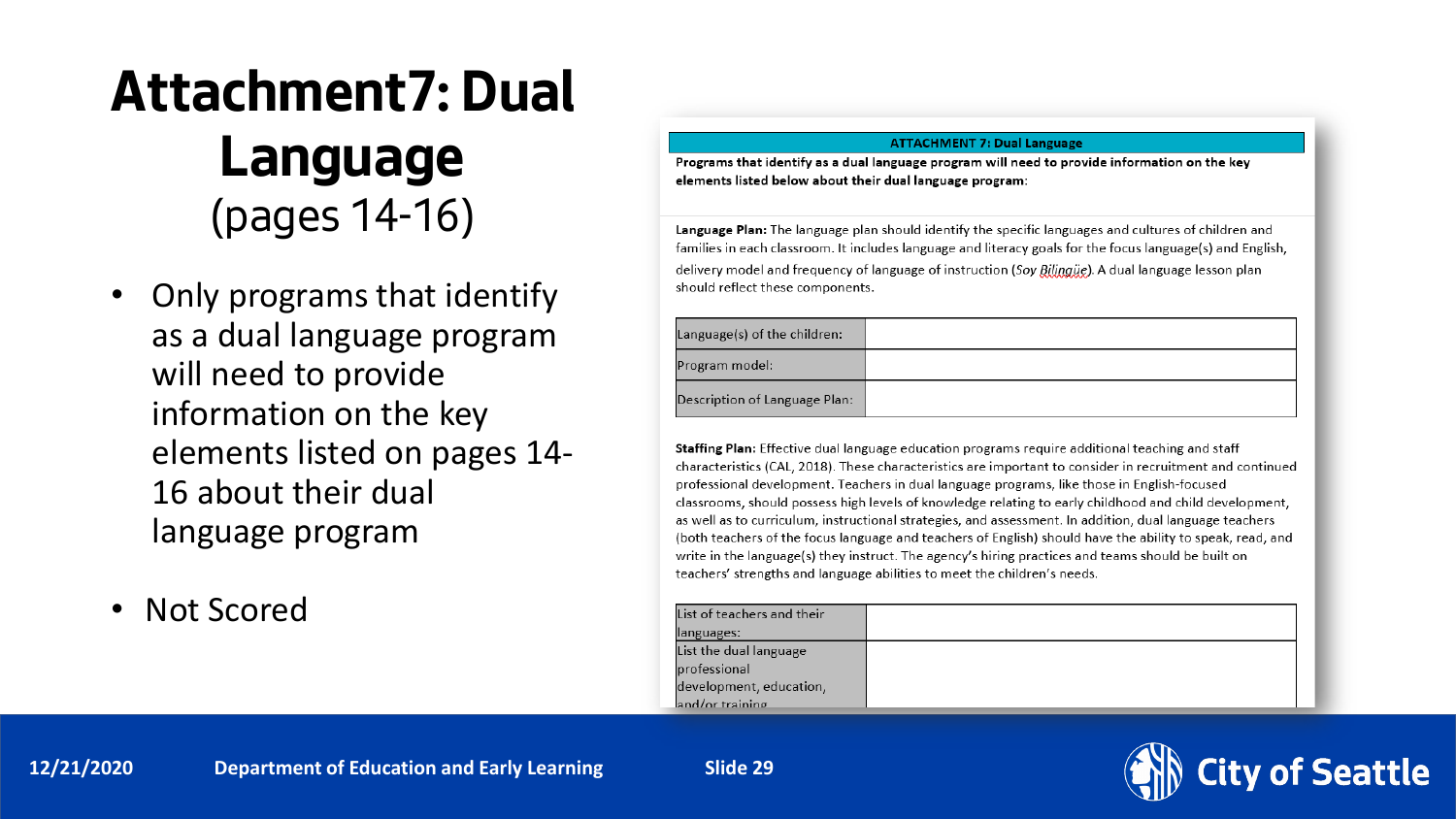## **RFQ Rating Criteria Process**  (page 6)

- An RFQ Panel will review all applications
- Attachment 2 will be scored according the **Criteria**
- Must score a minimum of 70 points to be included on the RFQ Roster

| <b>RFQ Rating Criteria</b>                | Max. Pts. |
|-------------------------------------------|-----------|
| 1. Program Overview                       |           |
| 2. Experience and Demonstrated Ability    | 35        |
| 3. Organizational/Administrative Capacity | 25        |
| 4. Cultural Competency and Responsiveness | 25        |
| 5. Planning for Challenges                | 10        |

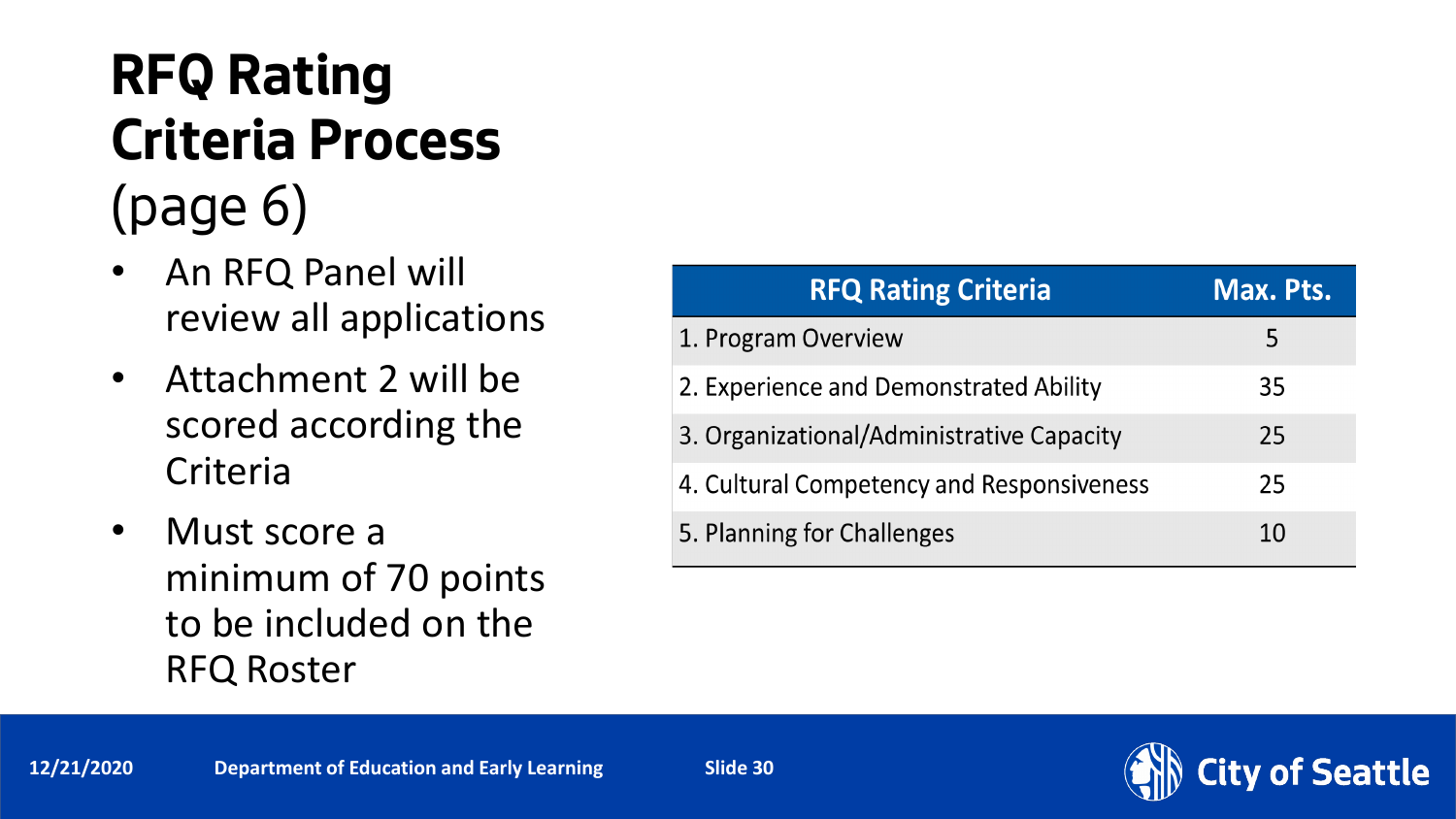# **Next Steps**

**12/21/2020** Department of Education and Early Learning Slide 31

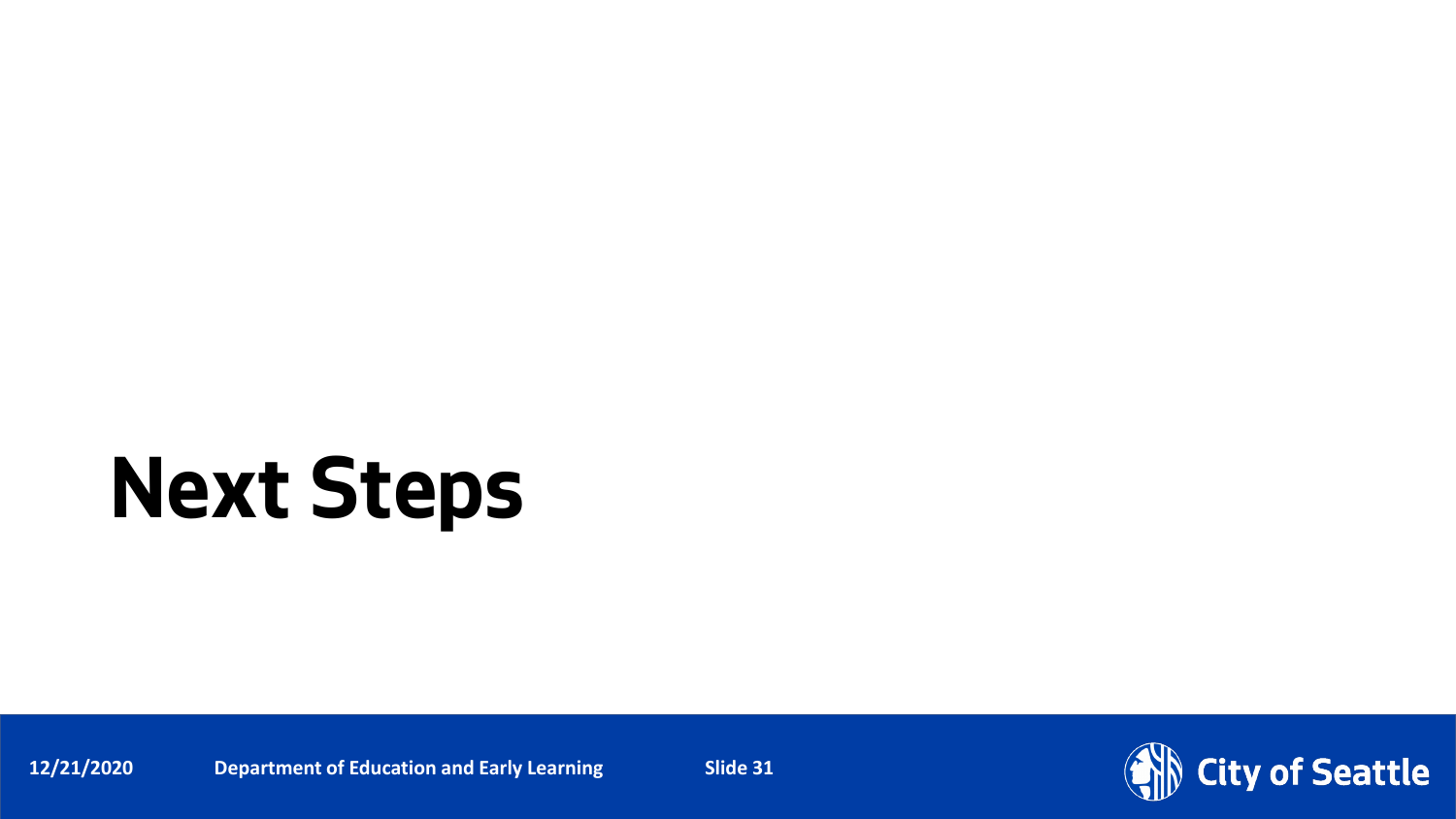## **Next Steps**

- Email complete applications to: [Deelfunding@seattle.gov](mailto:Deelfunding@seattle.gov) **DUE: Thursday January 7, 2021 by 5pm**
- Please use the following naming convention in the subject line of your email **and** for the electronic files attached: [Organization Name] – Seattle Preschool Program RFQ **Example:** ABC Organization – Seattle Preschool Program RFQ

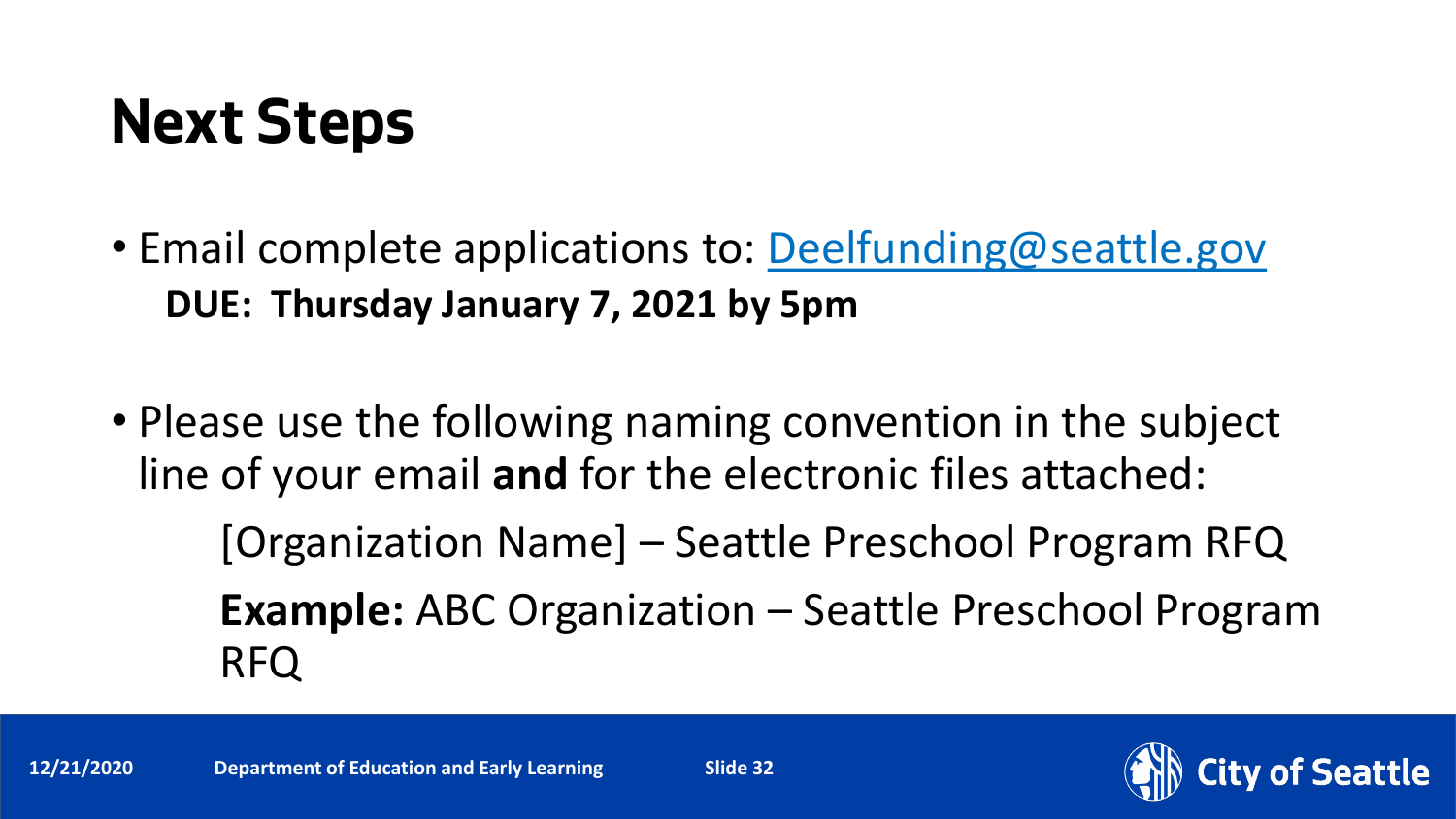## **Next Steps**

If an applicant cannot submit their application electronically, please contact [Deelfunding@seattle.gov](mailto:Education@seattle.gov) by **January 6** to make arrangements for a manual delivery.

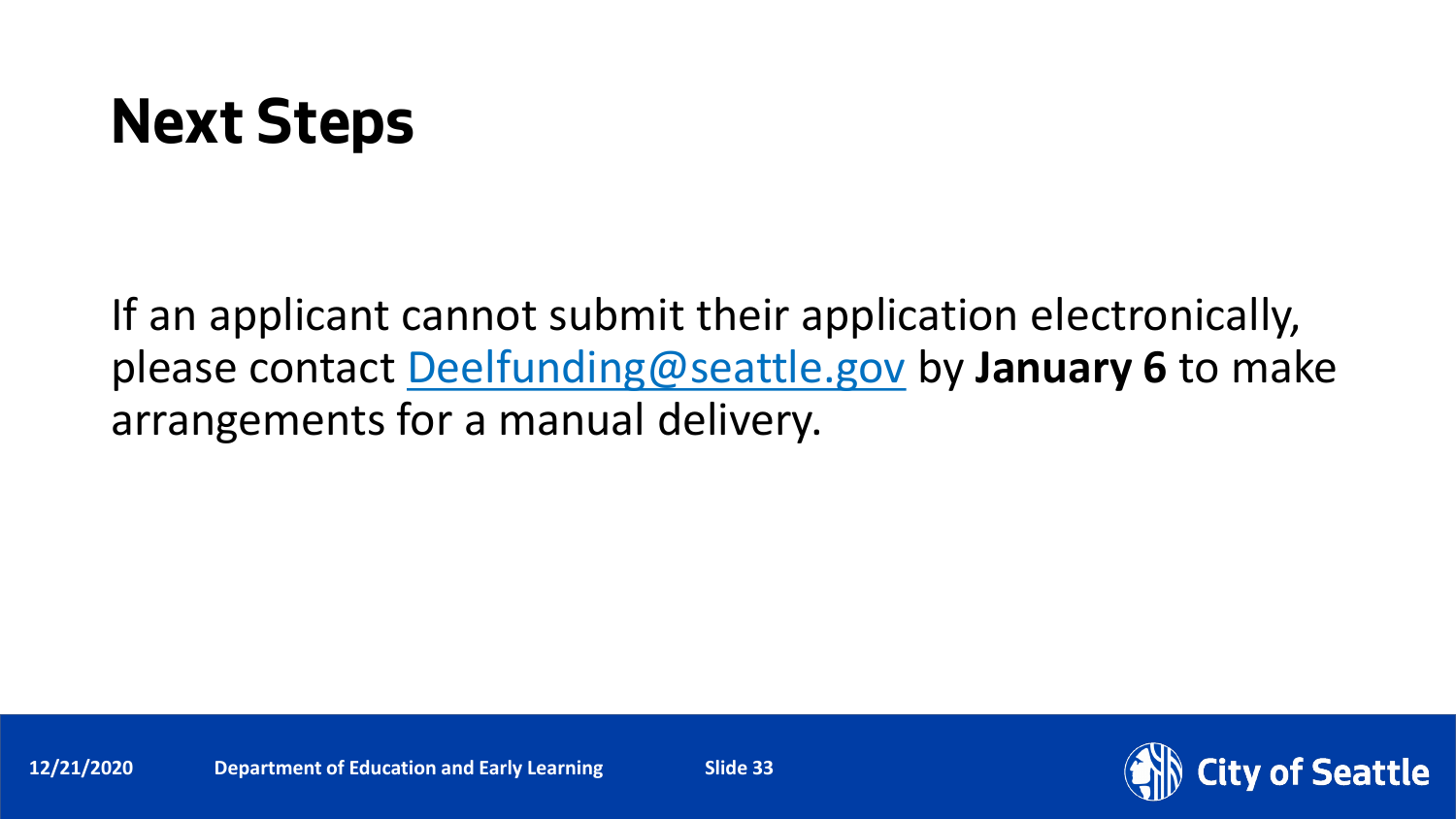# **Tips for Success**

- Read the RFQ thoroughly
	- Pay attention to the RFQ Rating Criteria as you are answering the questions
- Ensure you are submitting ALL attachments
- Refer to the Frequently Asked Questions (FAQ) sheet for this RFQ (accessible via DEEL website)
- Contact [deelfunding@seattle.gov](mailto:education@seattle.gov) with questions well in advance<br>of the deadline

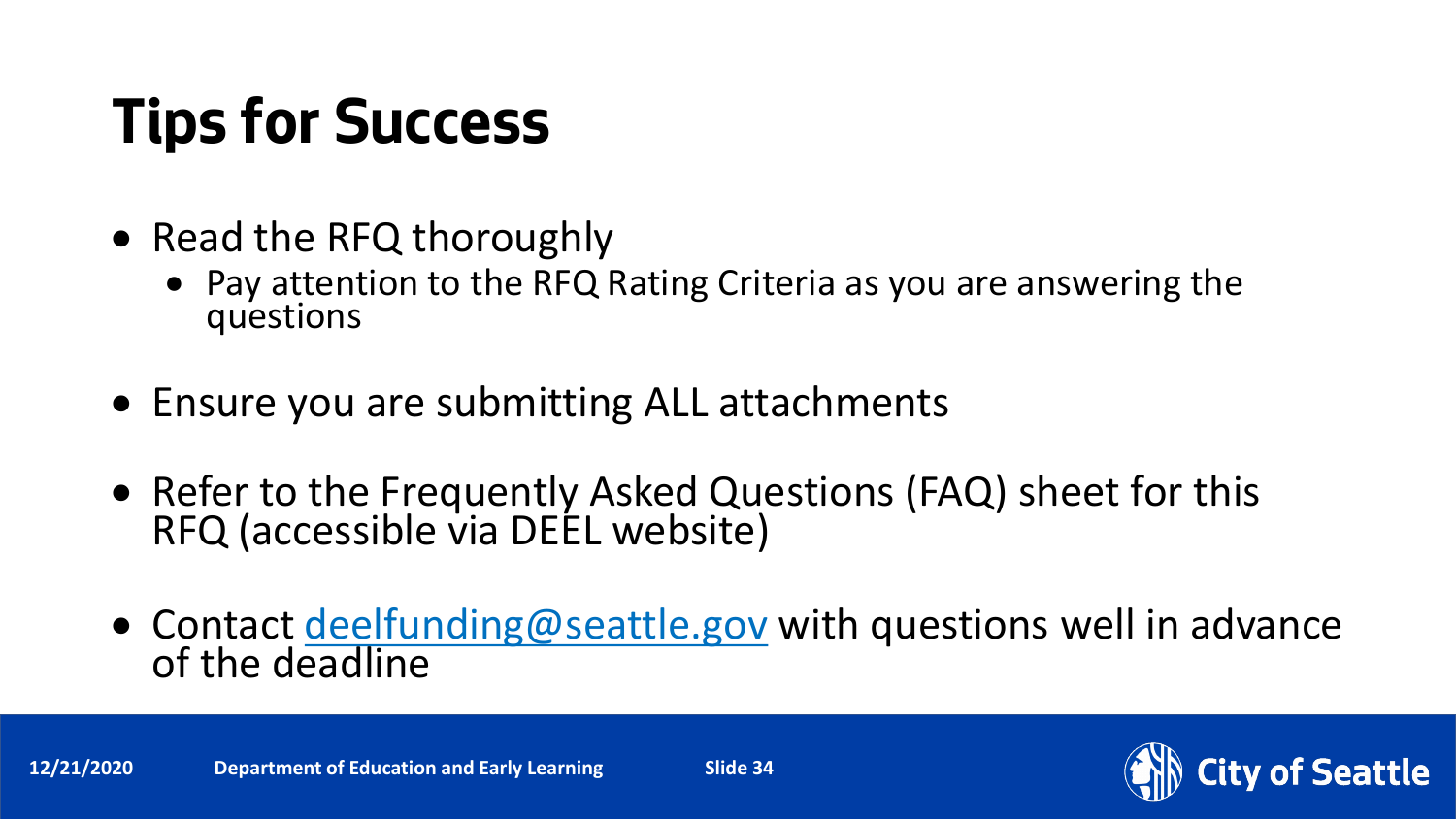# **Questions?**

- Please direct submission process questions to [deelfunding@seattle.gov](mailto:deelfunding@seattle.gov) and include "Question\_ Seattle Preschool Program RFQ" in the subject line
- Final day to submit questions: **Wednesday, December 23, 2020**
- Questions and Answers will be posted online